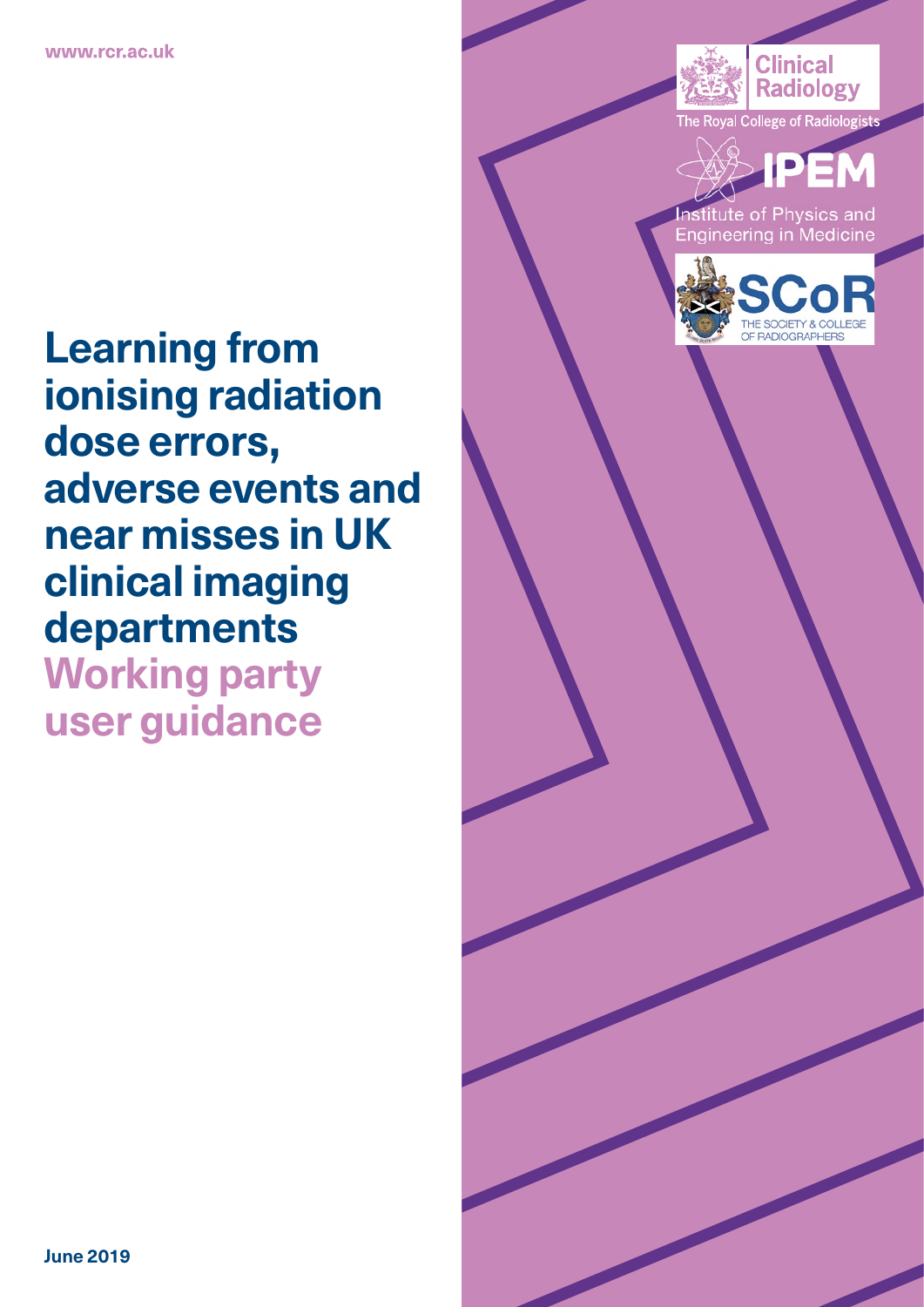# **Contents**

| Purpose of document                                     |    |  |  |  |  |  |  |
|---------------------------------------------------------|----|--|--|--|--|--|--|
| Categorisation methods                                  |    |  |  |  |  |  |  |
| The coding taxonomy                                     | 4  |  |  |  |  |  |  |
| Contributory factors (CF)                               | 10 |  |  |  |  |  |  |
| Scenario using full coding taxonomy with CF             | 13 |  |  |  |  |  |  |
| The reporting template                                  | 14 |  |  |  |  |  |  |
| References                                              |    |  |  |  |  |  |  |
| Appendix 1. Patient pathways for all clinical imaging   |    |  |  |  |  |  |  |
| modalities                                              | 16 |  |  |  |  |  |  |
| Referrer                                                | 16 |  |  |  |  |  |  |
| Practitioner                                            | 17 |  |  |  |  |  |  |
| Operator                                                | 18 |  |  |  |  |  |  |
| Appendix 2. Further scenario examples using full coding |    |  |  |  |  |  |  |
| taxonomy (with CF)<br>21                                |    |  |  |  |  |  |  |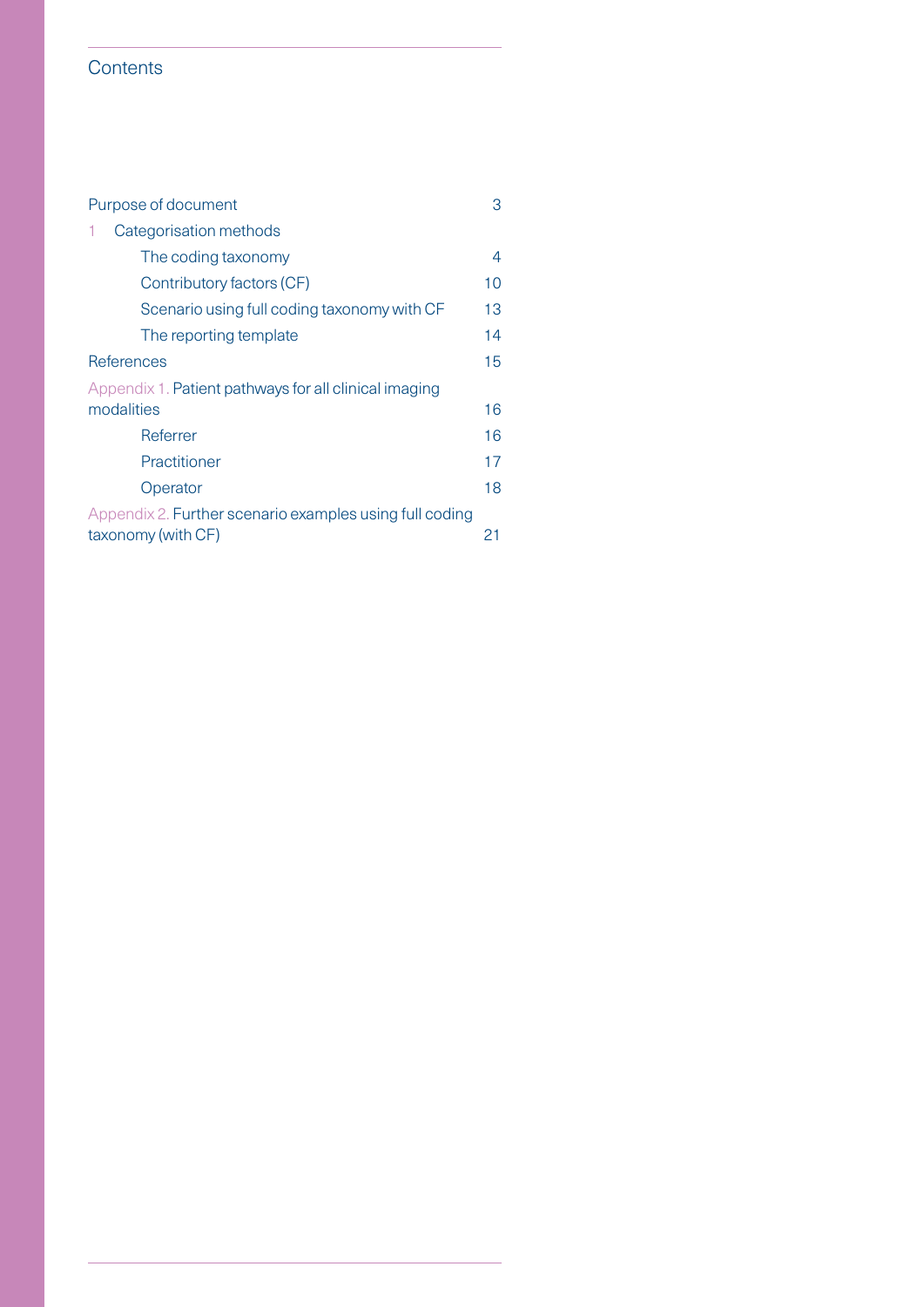# The purpose of this document

The primary aim of this **user guidance** is to help UK clinical imaging staff to minimise future potential ionising radiation exposures errors/near misses while enhancing ongoing patient safety. This user guidance is intended to provide a **practical approach** to implementing the *standard categorisation system* for the identification of errors and near misses – this includes the primary process coding (Tiers 1 and 2 of the coding taxonomy) and any contributory factors with instructions on using the reporting template (an information technology [IT] system to report final codes). It involves a clear objective methodology for highlighting, categorising and recording errors and near misses involving ionising radiation that may occur during any phase of the clinical imaging patient pathway. The guidance is covered by pages 4–14 but also includes supporting information within appendices.

In addition to this user guidance, a full and comprehensive report from the working party to the UK clinical imaging board is available.<sup>1</sup> This report includes a review of the global literature surrounding this issue, the approach to implementing the *standard categorisation system*, recommendations for implementation as well as the agreed taxonomies and reporting methodologies, which mirror the various patient pathways in clinical imaging services. The report also details information about the development of the taxonomy over time, the pilot phase of the work (involving a sample of clinical imaging departments across the UK), the results of the pilot (including consistency checking and resultant codes of control scenarios) as well as the final changes made to the coding taxonomy (including contributory factors) and the reporting template. Resultant codes for further scenarios are included in the report to support a deeper understanding of the *standard categorisation system*.

The report and this user guidance are wide-ranging and do not undermine an employer's legal responsibilities for reporting accidental or unintended radiation exposures 'clinically significant' to the appropriate authority under the Ionising Radiation (Medical Exposure) Guidelines (IR(ME)R).<sup>2,3</sup> It is envisaged that the use of the *standard categorisation system* may also support UK clinical imaging departments in fulfilling their responsibilities under Regulation 8(3) of IR(ME)R (2017 and 2018). 2,3

It is advisable that the full report is read before using this guidance.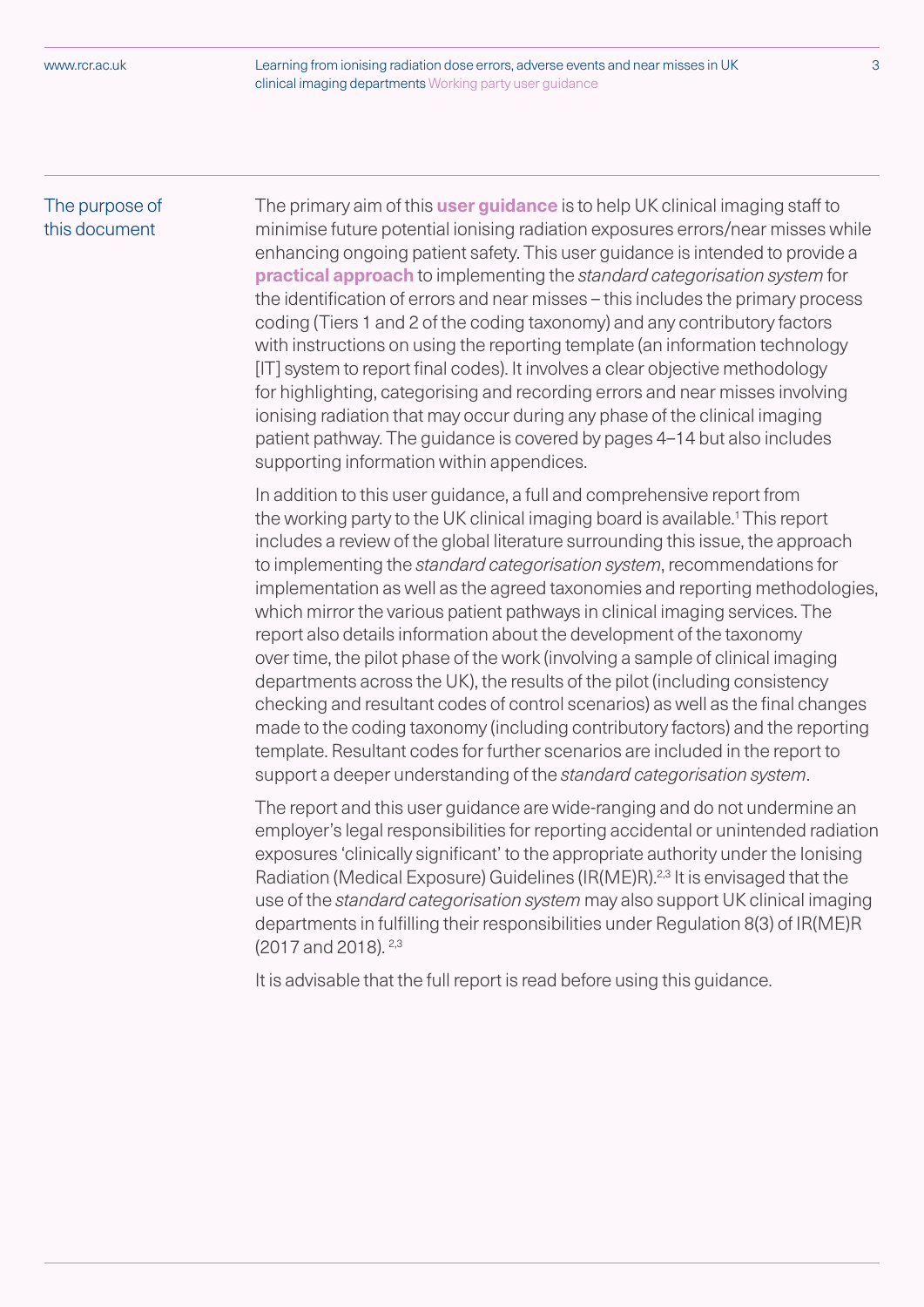1. **Categorisation** methods

## The coding taxonomy

When reading this guidance, please refer to the associated spreadsheet entitled **'Final coding taxonomy 08102018'.**<sup>4</sup>

Each clinical imaging department is advised to print out the final coding taxonomy, laminate it and make it available in relevant area(s) to be a source of reference. The taxonomy is colour coded for ease of use.

To support the development of a system that identifies, classifies, codes and reports errors, adverse events and near misses involving ionising radiation, the working party, created this *coding taxonomy*. The complex nature of radiological and nuclear medicine services caused widespread discussion. It was important that this taxonomy identified each element of the typical patient pathways found in both radiological and nuclear medicine services, and that the resultant code could identify the root cause and any contributory factors leading to errors, adverse events and near misses. Incidents often involve a complex chain of events. While an oversight or certain action may be viewed as the immediate cause of an incident, subsequent analysis will often expose a series of events or deviations from safe practice.

**Root cause** – an identified event that leads to anticipated operational occurrences or accident conditions.

**Contributory factor** – the latent weakness that allows or causes the observed cause of an initiating event to happen, including the reasons for the latent weakness.

The final version of the coding taxonomy is described in detail here (refer also to the spreadsheet which includes further detail).4

The coding taxonomy describes each part of the patient pathway from point of referral to final report. It provides options for the user to choose from to identify the nature of the error or near miss (hereafter referred to as the 'incident' for simplicity):

- The **severity** level (1–3)
- The **exposure type** (1–4)
- § The **performed modality** (1–7)
- § The **intended modality** (A–I)

#### Severity:

- Level 1: Error reportable to appropriate authority under  $IR(ME)R<sup>2,3</sup>$  These are incidents that are notifiable to the appropriate enforcing authority.
- Level 2: Error non-reportable (statutorily). These are incidents that do not meet the criteria for notification. These incidents should still be investigated locally.
- Level 3: Near miss These are near-miss situations where the error was detected BEFORE the patient was exposed to ionising radiation. They should still be investigated locally.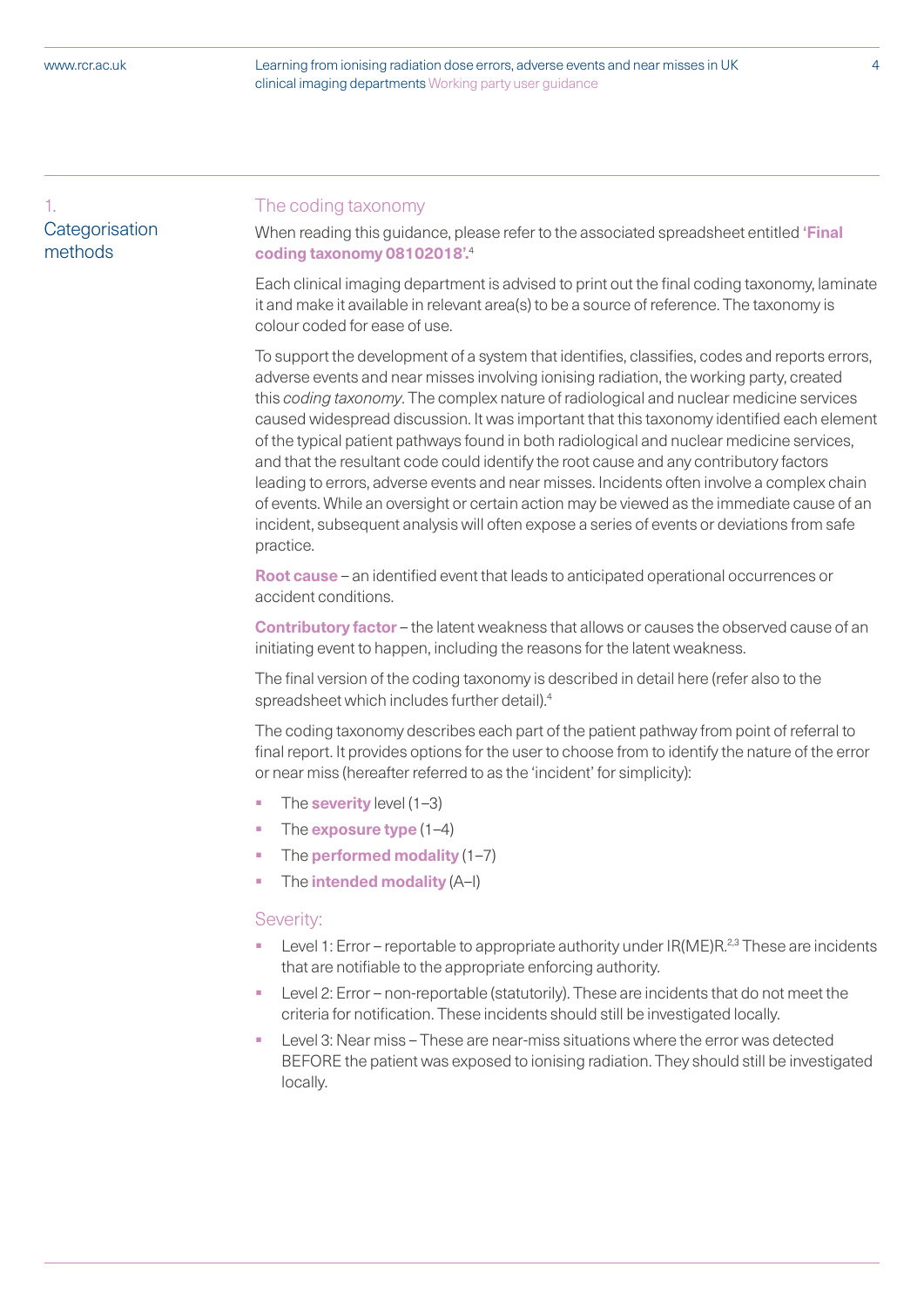# Exposure type:

- 1. Medical exposure
- 2. Non-medical imaging using medical radiological equipment
- 3. Research
- 4. Health-screening programmes

Examples of **non-medical exposures** include X-rays performed for employment, insurance or immigration purposes. This category also includes general radiography or computed tomography (CT) scans performed to identify concealed objects within the body and the use of dual-energy X-ray absorptiometry (DXA) to assess body composition when performed outside of a patient care pathway.

### Performed/intended modality:

#### **Performed modality:**

- 1. General radiography
- 2. Computed tomography (CT)
- 3. Nuclear medicine single-photon emission computed tomography(SPECT)/positron emission tomography CT (PET-CT)
- 4. Fluoroscopy
- 5. Mammography
- 6. Dual-energy X-ray absorptiometry (DXA)
- 7. Interventional radiology

#### **Intended modality:**

- A. General radiography
- B. Computed tomography
- C. Nuclear medicine single-photon emission computed tomography(SPECT)/positron emission tomography CT (PET-CT)
- D. Fluoroscopy
- E. Mammography
- F. Dual-energy X-ray absorptiometry (DXA)
- G. Interventional radiology
- H. Magnetic resonance imaging (MRI)
- I. Ultrasound

The **computed tomography (CT) only** category should not be used for radiotherapy planning errors and near misses.

Errors and near misses involving nuclear cardiology should be classified using the **nuclear medicine and SPECT/PET-CT** category.

The **interventional radiology** category includes gastrointestinal (GI), neurology, vascular and cardiac procedures. This category also includes situations where an error occurred when using fluoroscopy to guide the insertion of a radioisotope as part of a nuclear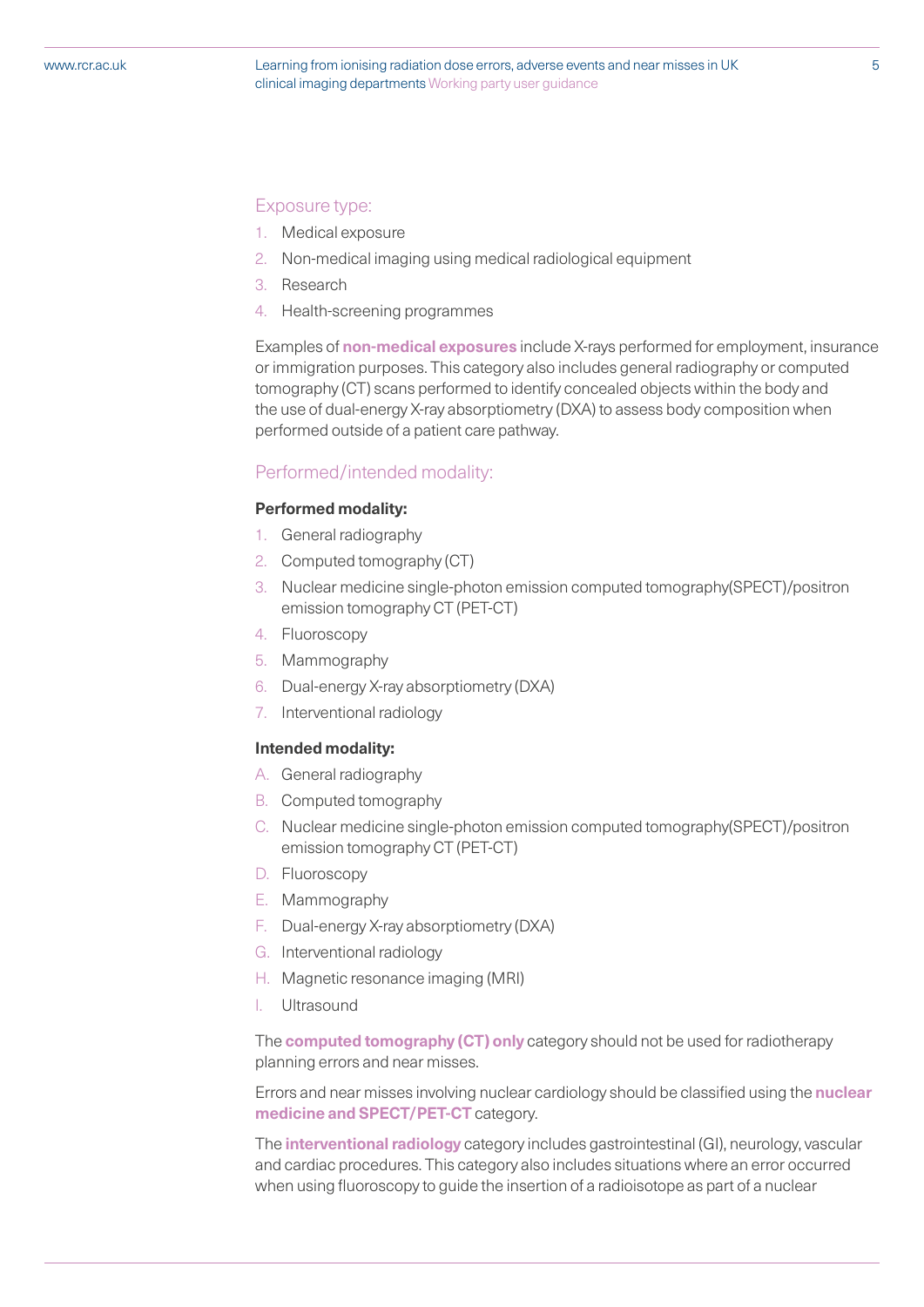medicine procedure as is the case for Y-90 microsphere administrations. This could go in either fluoroscopy or interventional.

#### Duty holders:

This section relates to the IR(ME)R duty holder (the individual) who made the error. The **'None'** category should only be used for incidents that were purely as a result of equipment or patient issues.

#### **Duty holder:**

- The employer
- The referrer
- The practitioner
- The operator
- § None

The duty holder is then further categorised (a, b, c and so on) according to role or pathway. These categories depend on the duty holder. For example:

### **Practitioner:**

- A. Consultant radiologist
- B. Practitioner licence holder
- C. Radiology SpR
- D. Cardiologist
- E. Radiographer
- F. Other: free text

Once the duty holder is established, incidents are sub-categorised to identify the **root cause** as follows:

**Tier 1 (Primary code):** the point in the pathway that the error first occurred.

**Tier 2 (Secondary code):** the detail of the error – what went wrong?

#### Error/near miss classification – application of error taxonomies

It is intended that both the root cause (Tier 1 and 2) and contributory factor taxonomies are applied by individuals with a clear understanding of radiology, cardiology and nuclear medicine processes, and who will have received some training on the application of the taxonomies. Ideally these individuals would include (and be supported by) a multidisciplinary team consisting of medical physicists, radiographers and radiologists.

#### **Tier 1: Employer's responsibility**

The **lack of procedures** category relates to a lack of IR(ME)R employer's procedures. **Equipment not fit for purpose** includes out-dated equipment that is, equipment that exceeds European Coordination Committee of the Radiological, Electromedical and Healthcare IT Industry (COCIR) recommendations for equipment life span.<sup>5</sup>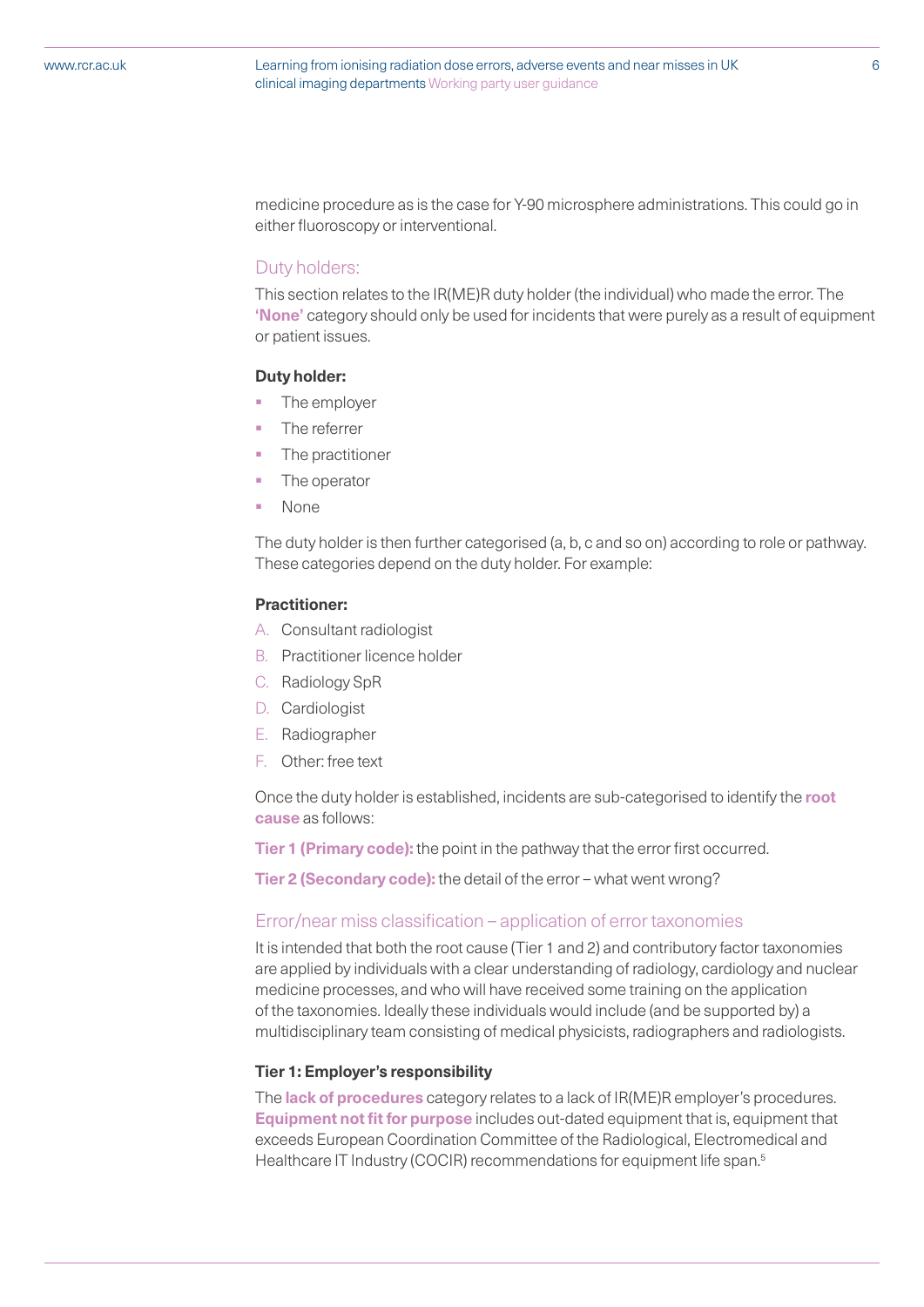#### **Tier 1: Referrer**

**Wrong timing** applies to examinations that were performed earlier/later than required.

**Referral information – insufficient/inaccurate clinical information** includes failure to provide information regarding contrast allergies, blood test and/or pathology results and missing patient preparation information.

**Referral information – illegible handwriting** includes a referrer signature that cannot be read or identified.

**Patient preparation – psychological preparation (including consent)** includes providing patients with adequate information relating to benefits and risks.

**Patient preparation – physical preparation** could include situations such as inserting the nasogastric (NG) tube before completing a referral for a post NG tube check X-ray or cannulation, oral prep, starvation or prophylactic hydration.

An example of **working outside of scope of practice** would be an emergency department (ED) nurse who is entitled to refer patients for X-rays of the extremities but actually refers a patient for a chest X-ray (CXR).

**Non-entitled referrer** would include situations such as a radiographer working in MRI referring a patient for a ? FB orbit X-ray when s/he is not entitled to refer for plain radiographs; or a general practitioner (GP) surgery receptionist completing a referral for a patient to have an X-ray.

#### **Tier 1: Practitioner**

The **justification** category should be used when the examination should not have been justified at all. This is different from when the examination was justified but should have been performed using a different modality. If the latter situation applies to the error/near miss then the **modality** category should be used.

An example of **incorrect protocol timing** would be where the practitioner wrote 'arterial phase' instead of 'portal venous phase' or they failed to specify phase and there was no existing protocol.

The following three examples help to illustrate this section:

- 1. *A trauma CT study is justified and authorised as an arterial and portal venous phase CT thorax, abdomen and pelvis (TAP). An arterial TAP followed by a portal venous phase TAP is performed. An error is reported as the practitioner had intended the protocol to be interpreted as arterial TAP followed by portal venous phase abdomen and pelvis.*
- 2. *A follow-up post neurosurgical CT head study is justified and authorised as a CT head plus contrast. The patient receives a pre- and post-contrast CT head. An error is reported as the practitioner had intended for this to be a post-contrast only study.*
- 3. *A CT scan request querying whether the patient has a pulmonary embolus is justified, authorised and protocolled by the radiologist (practitioner) as an arterial phase postcontrast CT scan of the thorax. The radiographer (operator) follows the protocol and the patient undergoes a CT thorax with arterial phase contrast. An error is reported as there is sub-optimal enhancement of the pulmonary artery and the patient requires further imaging.*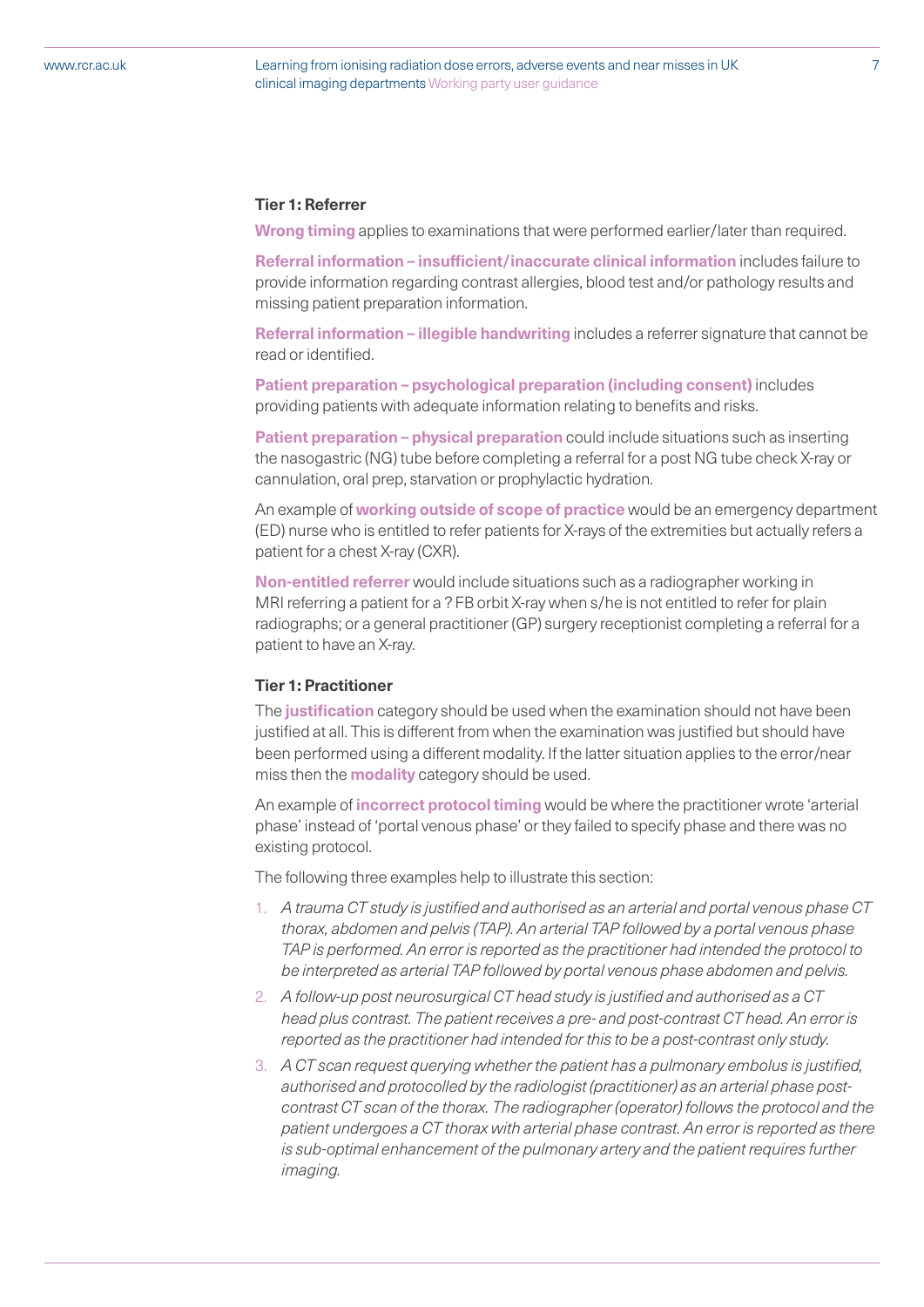An example of **working outside of scope of practice** would include situations such as a registrar justifying a fluoroscopy referral when s/he is only entitled to justify 'plain film' exposures.

An example of a **non-entitled practitioner** would be a radiographer 'justifying' an X-ray examination when s/he is only entitled (as an operator) to authorise under guidelines.

#### **Tier 1: Operator**

**Patient safety checks – unknown/undeclared pregnancy** applies to situations where it is discovered after the examination has been performed that the patient was pregnant at the time of the examination. This category should only be used where all checks were made correctly, in line with the IR(ME)R employer's procedure for making pregnancy enquiries. For instances where the IR(ME)R procedure for making pregnancy enquiries was not followed the **patient safety checks – failure to check pregnancy** should be used.

**Patient safety checks – failure to check breast-feeding only applies to nuclear medicine** examinations. This category should not be used for MRI or CT contrast agent checks.

**Clinical history – check patient information given and consent given** refers to the clinical information provided about the patient and ensuring the patient understands what imaging examination they are having and why, so they are able to consent. This includes routine examinations, for example, does the patient understand the benefits and risks?

**Exam authorisation – wrongly authorised – wrong timing** applies to examinations that would have been perfectly fine to authorise if they were done at the correct time (or interval since last examination), for example, a screening mammogram performed less than six months after a previous mammogram.

**Pre-exposure safety checks – wrong patient position/set-up** includes situations where the patient should have been positioned head first/feet first, prone/supine or using the internal/external lights on the CT scanner.

**Pre-exposure safety checks – wrong anatomy/anatomy missed** should not be used for technical repeats where the error would not have been identified at the pre-exposure check.

Examples of **pharmaceutical/contrast preparation – wrong timing** include situations where oral preparation is not given at the correct time and the wrong expiry times put on radiopharmaceuticals.

**Pharmaceutical/contrast administration – wrong timing** includes situations where the wrong contrast delay is set or where the region of interest (RoI) is placed in the wrong area resulting in poor bolus tracking. This also includes cases when the radiopharmaceutical is administered at the wrong time compared to the procedure protocol (for example, too early following potassium iodate administration for thyroid blocking).

**Pharmaceutical/contrast administration – contrast delivery issue** includes issues where the pressure injector doesn't start at the correct time or the operator forgets to connect the injector to the patient. Errors where the contrast and saline chaser are swapped would also fall into this category.

An example of a **pharmaceutical/contrast administration – extravasation/ misadministration** error might include giving contrast arterially in error rather than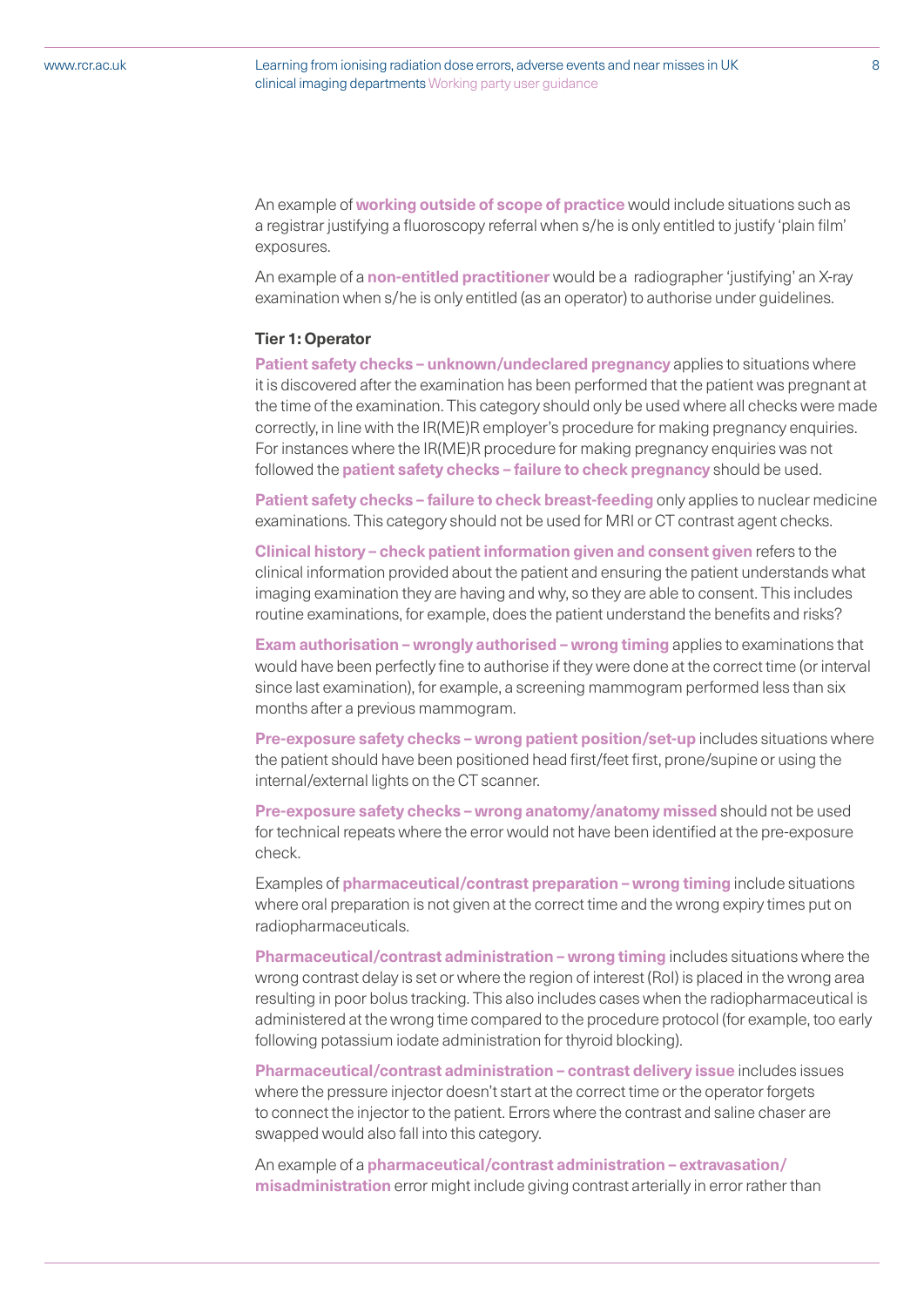intravenously (IV), or extravasating a large amount of the radiopharmaceutical rendering the images undiagnostic.

The **equipment** category in the operator section relates to errors/near misses where the operator fails to use the equipment in an appropriate way or fails to do something that results in image loss; this category should not be used for equipment faults (these would be categorised as duty holder: None errors/near misses)

**Equipment – handover issue** includes errors/near misses where an engineer carried out work that may impact on patient dose or when an applications specialist changes a protocol without passing this information on to the site.

**Equipment – image loss** errors are situations where the operator failed to do something which then resulted in an image being lost, for example, failing to check that images have been transferred to picture archiving and communication system (PACS) before deleting the images from the modality.

**Equipment – IT error** – an example would be computerised radiology information system (CRIS)-modality interface being down, therefore transcription error due to manual data input.

Example:

*Errors involving data input or system settings (not related to patient ID information), or failure to follow correct IT procedures that have directly affected image quality or integrity. (These errors will often involve more than one patient, For example, incorrect system changes made to time/date.)*

**Equipment – local changes to protocol** would be used to categorise an error/near miss that was as a result of a protocol change by a member of staff, for example, a super user changing a CT protocol and accidentally switching off mA modulation and setting a fixed mA instead.

**Post-processing – no/insufficient images on PACS** category should be used when a patient needs to be recalled due to insufficient or no images on PACS resulting in a repeat exposure.

**Post-processing – images in wrong patient folder** should only be used if a repeat exposure is needed to provide assurance that the image is indeed in the wrong folder. Consider inclusion of near misses here.

**Post-processing – wrong image date/time,** for example, the wrong accession number is selected from a worklist.

**Post-processing – wrong laterality markers** should only be used if a repeat exposure is required to provide assurance that the wrong marker was used.

**Working outside of scope of practice** examples might include an assistant practitioner who X-rays a child when they are only entitled to X-ray adults or a new radiographer performing a mobile CXR on a ward without supervision before s/he has been signed off as competent to undertake mobile imaging.

**Non-entitled operator** would include situations where someone who is not entitled to undertake any operator roles does so, for example, an operating department practitioner (ODP) in theatre operating a mini-C-arm.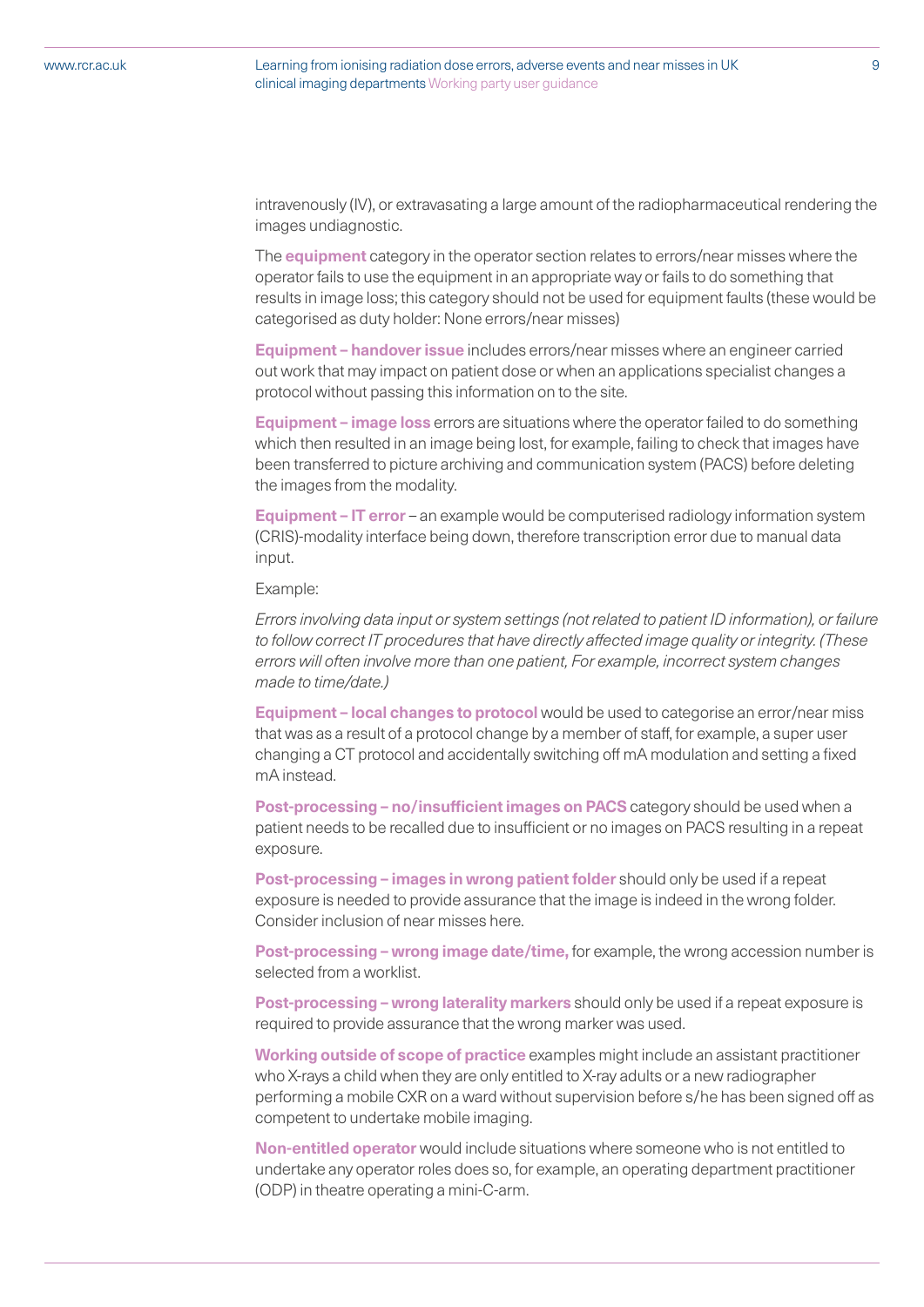#### **Tier 1: None**

**Equipment related** – these are errors/near misses that are simply the result of an equipment failure/fault and all duty holders carried out their tasks correctly. This category should not be used if an individual uses the equipment incorrectly/inappropriately.

**Patient related** – should be used when all duty holders carried out their tasks correctly but either the patient did something or their condition caused an error to occur, for example, patient did not follow breathing instructions for a CT scan resulting in undiagnostic images or in cases when the patient has been administered the radioisotope but the delayed imaging fails, either due to patient not turning up for the scan or patient being taken ill before the scan has completed, rendering the study undiagnostic.

### Contributory factors:

The coding taxonomy also identifies potential **contributory factors (CF).** While not the root cause, these are factors that contribute to an incident and may be related to weaknesses in systems or processes. For any given incident, there may be one or more contributory factors. The working party felt inclusion of contributory factor taxonomies would enhance trend analysis. The coding taxonomy facilitates the inclusion of up to three contributory factors per event. Future work on the analysis of incidents would seek to improve the learning from these events, subsequently improving patient safety. Contributory factors are categorised as follows:

### **Contributory factors:**

- § **CF1**  Individual
- § **CF2**  Procedural
- § **CF3** Technical
- § **CF4**  Patient related
- § **CF5** Teamwork/management/organisational
- § **CF6** Environmental
- § **CF7** Other

For any given incident, selection of the appropriate categories within the coding taxonomy results in an alphanumeric code specific to that incident. Recording of this code on a suitable IT system (such as the reporting template detailed later) supports the identification of patterns of errors and near misses.

#### **Application of contributory factor taxonomy**

Several studies have shown there is often a complex chain of events that may lead to an adverse outcome. Although a particular action or omission may be the immediate cause of an incident, closer analysis usually reveals a series of events and departures from safe practice. The contributory factor taxonomy has been designed so that each of these events can be captured.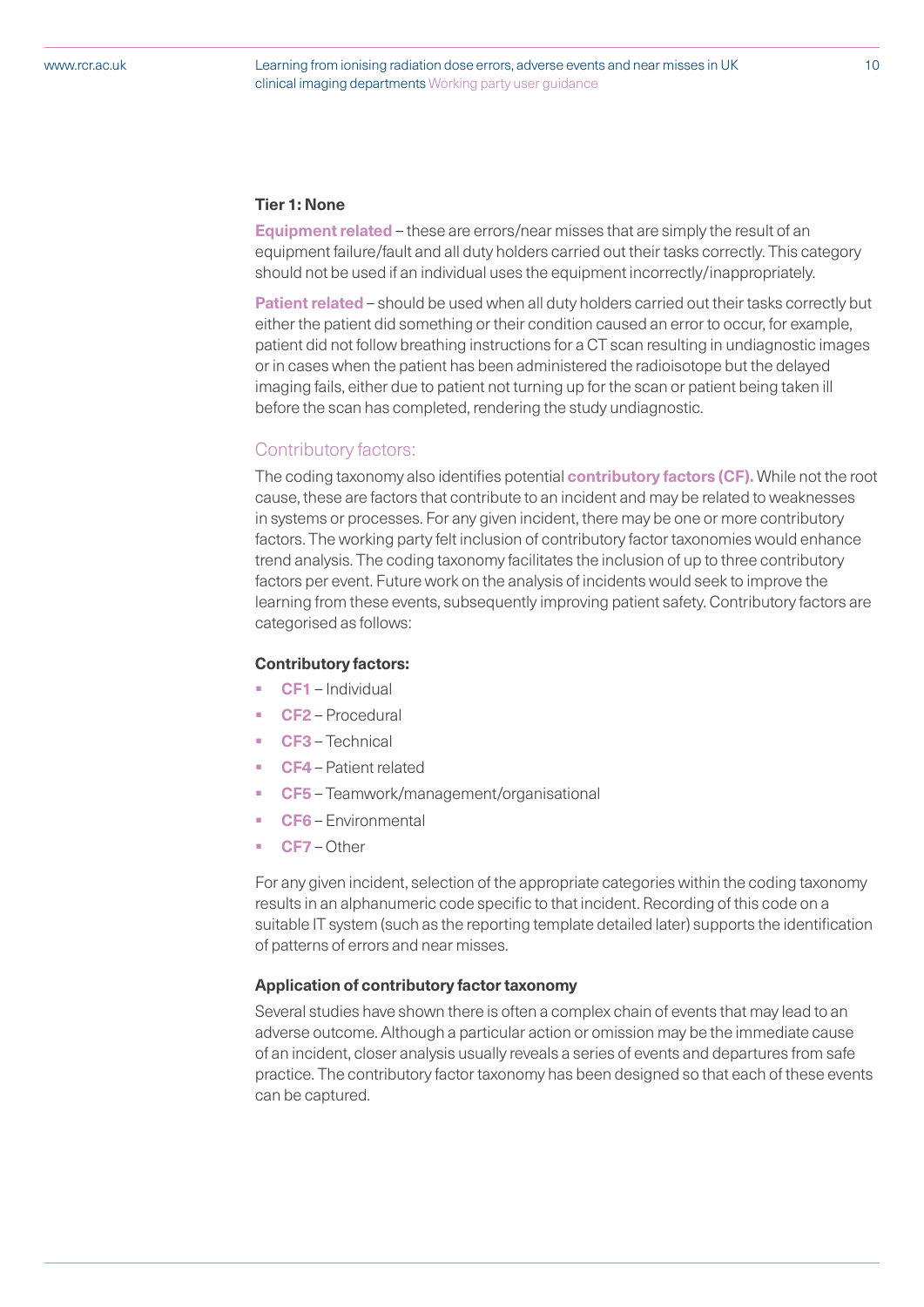## Definitions and examples of contributory factor taxonomy

### **CF1: Individual**

The field of human factors concerns the interaction between humans and the system in which they work.<sup>6</sup> Human error occurs when the actions and decisions of individuals result in failures that can immediately or directly impact patient safety. Human or individual factors may be divided into the following categories:

- § CF1a failure to recognise the hazard is where the person simply did not know or understand the process; the individual(s) involved did not know enough to recognise that the wrong thing was done; knowledge-based errors.
- § CF1b decision-making process is where, in non-routine events, the decided course of action is inappropriate, resulting in an error; flawed or inadequate decision making; poor judgement; actions that begin when faced with decisions about which skills to apply to a situation; an individual encounters a relatively familiar problem but applies the wrong pre-packaged solution; rule-based errors.
- § CF1c slips and lapses are actions that are well learned and practised, proceeding without much conscious involvement; may be associated with tasks of a repetitive nature or preoccupation or distraction; may include physical stress or fatigue; involuntary automaticity; skill-based errors occurring in a pressurised work environment; non-adherence to procedures or protocols.
- § CF1d communication includes those errors associated with human interaction failures within the team; poor or lack of verbal and written communication leading to ineffective or inaccurate transfer of essential information; incomplete handovers; illegible hand-writing and unclear instructions.
- § CF1e violation includes deliberate actions by an individual; knowingly acting outside scope of practice; deliberately not following procedures /protocols.

#### **CF2: Procedural**

Procedural factors are associated with the failure of a procedure or process designed to prevent an error.

- § CF2a no procedures/protocols is where the appropriate supporting documentation is not in place or is unavailable for existing or new processes, techniques and/or technologies.
- § CF2b inadequate procedures/protocols is where the supporting documentation is not sufficient or is out of date for existing or new processes, techniques and/or technologies.
- § CF2c process design includes impractical and inefficient processes that cannot be performed properly in the allotted time.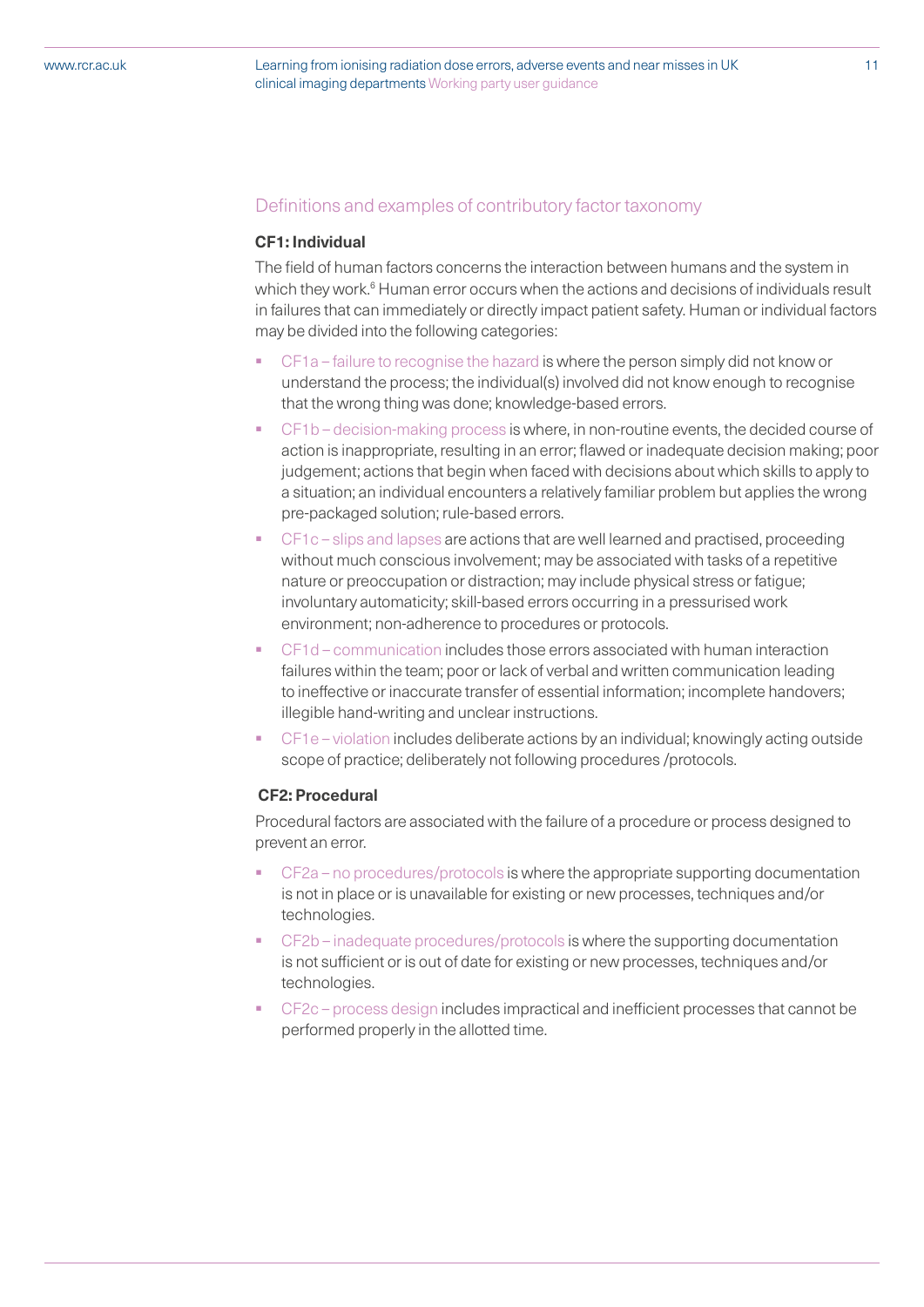### **CF3: Technical**

Technical factors relate to the equipment used which directly contributes to the error.

§ CF3a – equipment or IT network failure factors include situations where a machine malfunction or IT network failure contributes to an error; failure of accessory equipment; machinery that appears unreliable and produces an excessive number of false alarms/alerts has potential to induce short-cuts or block responses to a potentially hazardous situation.

*N.B* This should not be confused with the inappropriate handling of a machine malfunction that then leads to an error, for example, lack of communication and lack of a 'do not use sign' on malfunctioning equipment which leads to the equipment being inappropriately used again.

- § CF3b commissioning/calibration/maintenance/handover is defined as inappropriate or incomplete commissioning, calibration, maintenance or handover of equipment (hardware and software) or accessory equipment; includes situations where incorrect data were provided by the vendor or supplier; where equipment was incorrectly calibrated or protocols were adjusted by the vendor or supplier.
- § CF3c device/product design factors include flaws or inadequacies inherent in the design of equipment or ancillary kit used as part of the exposure or to inform the exposure.

#### **CF4: Patient related**

Patient factors relate to incidents where the actions or individual circumstances of the patient directly contribute to the error. These are sub-divided into the following categories:

- § CF4a medical condition relates to where the patient's physical condition is particularly complex or serious including an inability to remain still.
- CF4b communication with the patient includes those errors associated with human interaction failures between the team and the patient: includes language issues and comprehension difficulties; where lack of communication, or miscommunication, results in the patient misunderstanding an instruction, leading directly to an error.
- § CF4c non-compliance is described as being when a patient does not comply with the procedure; this may be through his/her own volition or through an unknown inability to comply; where cultural, religious and social issues affect the ability of a patient to comply with pre-conceived expectations; compliance of paediatric patients; where a patient has chosen purposefully to ignore advice which has directly led to an incident – for example, deliberately withholding knowledge of a pregnancy.

#### **CF5: Teamwork/management/organisational**

Teamwork/management/organisational factors are associated with poor organisational structures and culture. These factors transcend all levels of the organisation from senior management to individual teams working at an operational level. These are sub-divided into the following categories:

§ CF5a – inadequate leadership includes absence of a safety culture at a strategic or operational level; discouraging constructive challenging of policies; outdated practice; inadequate supervision or consistency; attempting to achieve imposed targets or waiting times without review of available resources; inappropriat planning or management of workload.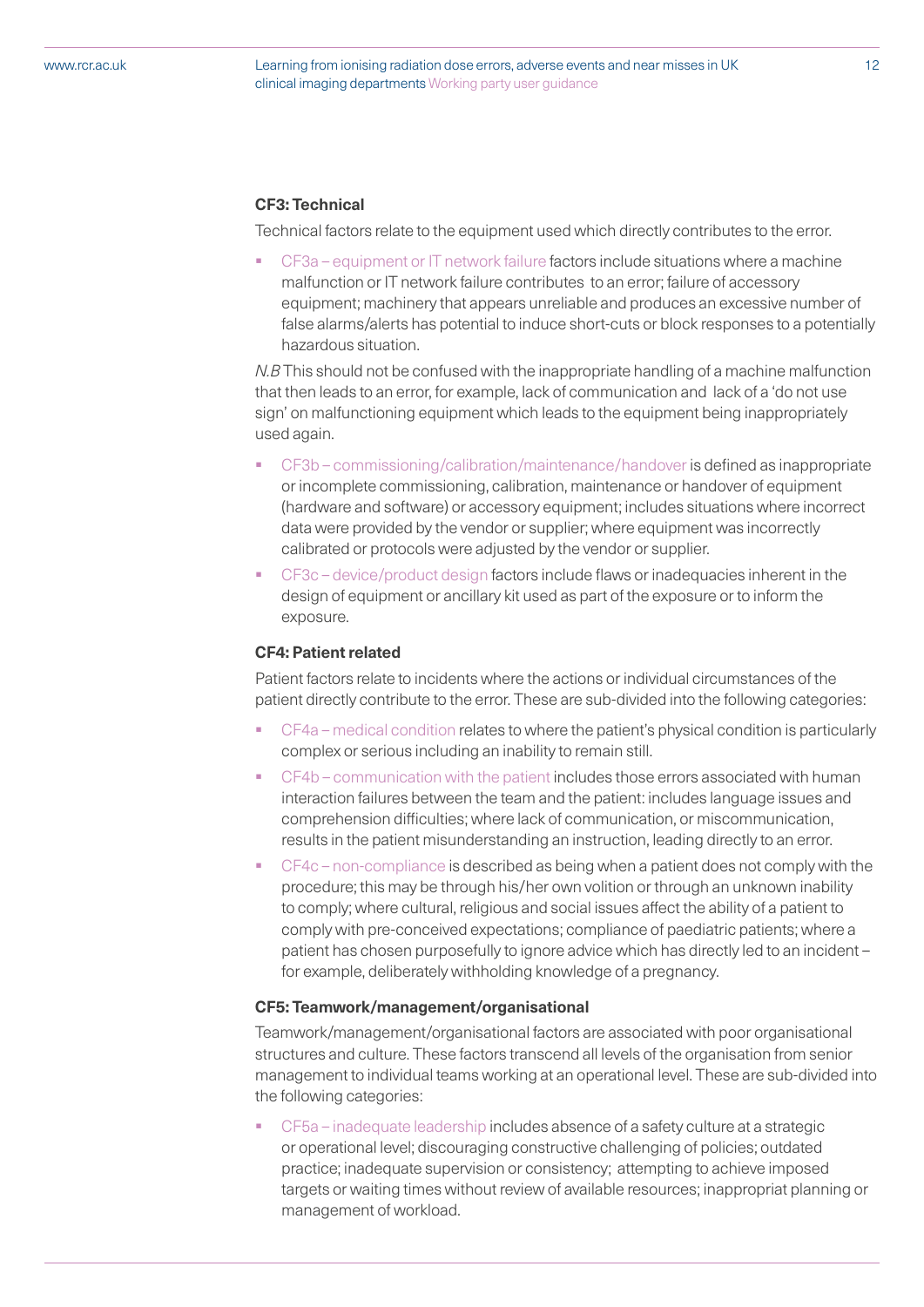- § CF5b unclear responsibilities and lines of accountability at a strategic or operational level includes undefined roles, responsibilities and lines of accountability within the organisational structure; inconsistent approach to the management of all components of the service and associated processes; inadequate service level agreements or contracts.
- § CF5c inadequate capital resources includes: equipment and finance and relates to situations where appropriate funding is not available to run the service as proposed; equipment is no longer fit for purpose; service level agreements or contracts are not supported.
- § CF5d Inadequate staffing relates to insufficient staffing levels or skill mix necessary to meet the demands of a service; inadequate staffing numbers or lack of availability of appropriately skilled staff.
- § CF5e inadequate training includes inadequate or lack of training on local, new or changed processes, techniques and technologies.
- § CF5f inadequate risk assessment includes the absence of, or out-of-date and poorly maintained risk assessment protocols; ineffective or poorly planned strategies for change management or the introduction of new processes, techniques and technologies.

#### **CF6: Environmental**

Environmental factors are associated with the design of the work area and availability of equipment.

- § CF6a physical includes poor design of equipment and poor workplace layout; power cuts; excessive noise.
- § CF6b natural factors include situations where a fire or flood have contributed to the error.

# **CF7a: Other**

If none of the codes above accurately describes the contributory factor for the incident, the contributory factors should be descripbed in the free text to inform a future refinement of the taxonomy.

#### Scenario using full coding taxonomy (with CF):

The following incident scenario helps to illustrate how the full coding taxonomy is used to create the final alphanumeric code:

*An adult patient presented for a skeletal survey X-ray and this was undertaken by a second year student under supervision. On the lateral lumbar spine view the detector was not fully covered by the X-ray beam and a very high exposure – five times the intended dose – was given.* 

For this incident, the resultant code is: **2/1/1/A/DH4f/T14/T2c/CF1a/**

Severity: Level 2 (Error – non-reportable)

Exposure type: 1 (Medical exposure)

Performed modality: 1 (General radiography)

Intended modality: A (General radiography)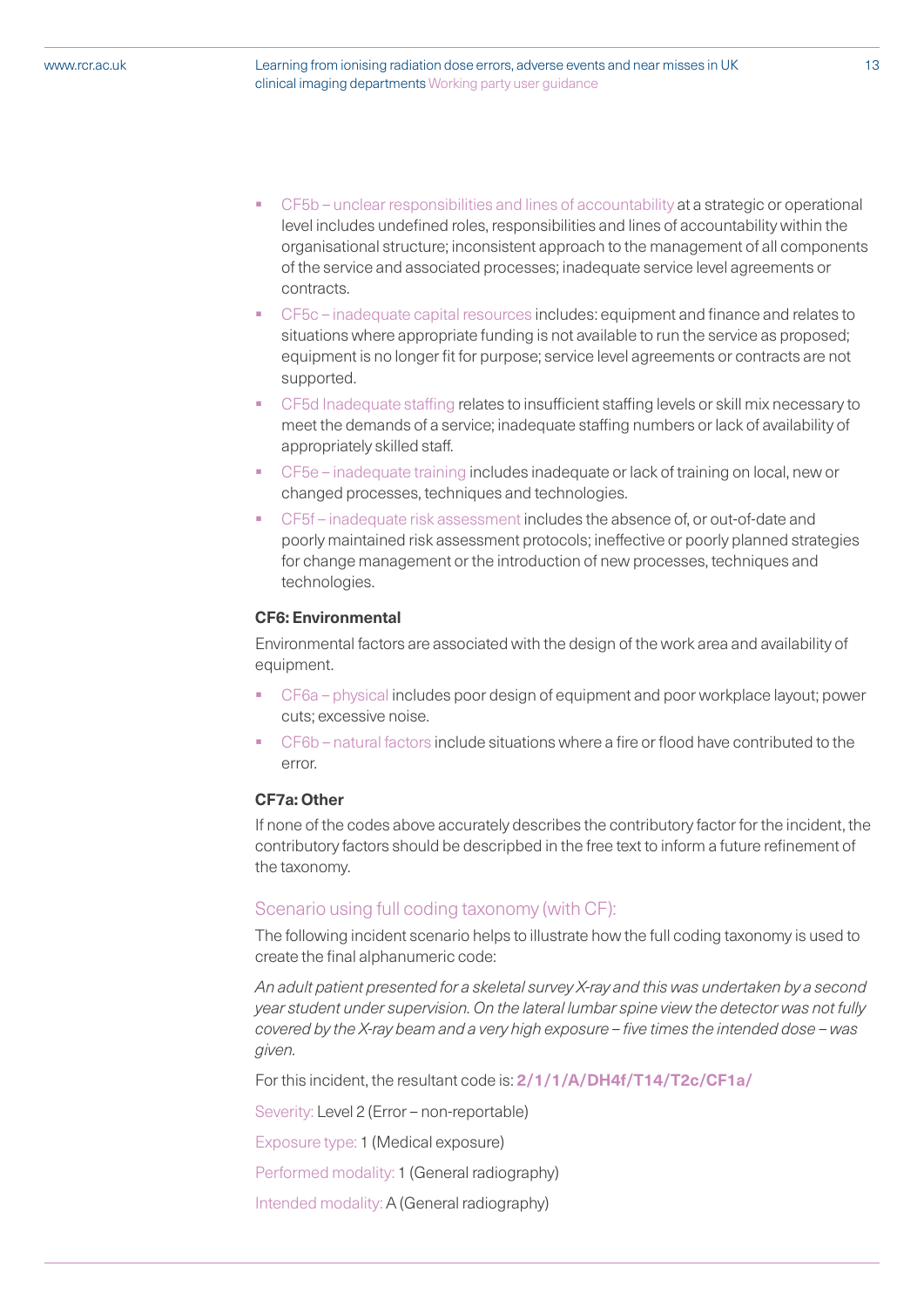Duty holder: DH4f (Operator, trainee under supervision)

Tier 1: 4 (pre-exposure safety checks)

Tier 2: c (wrong patient position/set up)

Contributory factor: CF1a (organisational, inadequate leadership/supervision)

#### The reporting template

Please refer to the associated spreadsheet entitled **'Final reporting template 08102018'.**

The working party created the reporting template (RT) to record the full alphanumeric code. This is an Excel spreadsheet with drop down boxes for each element of the final alphanumeric code. Once the categories are agreed, the user enters these into the RT by clicking on the relevant boxes for each column. The intention is that the RT should be a 'live' document that may be used at any time and by any user, preferably whoever codes the incident. Results from the RT may be analysed for patterns of errors and near misses and can be shared locally or nationally. It is hoped that the information from these patterns will be widely disseminated to support ongoing discussion and learning by staff in UK services.

The working party hopes that ultimately this reporting template might be linked to existing management incident reporting systems, for exapmle, Datix to allow ease of use and time saving within already busy clinical imaging departments. Recommendation number four within the full report (page 5) document highlights this aspiration.<sup>1</sup>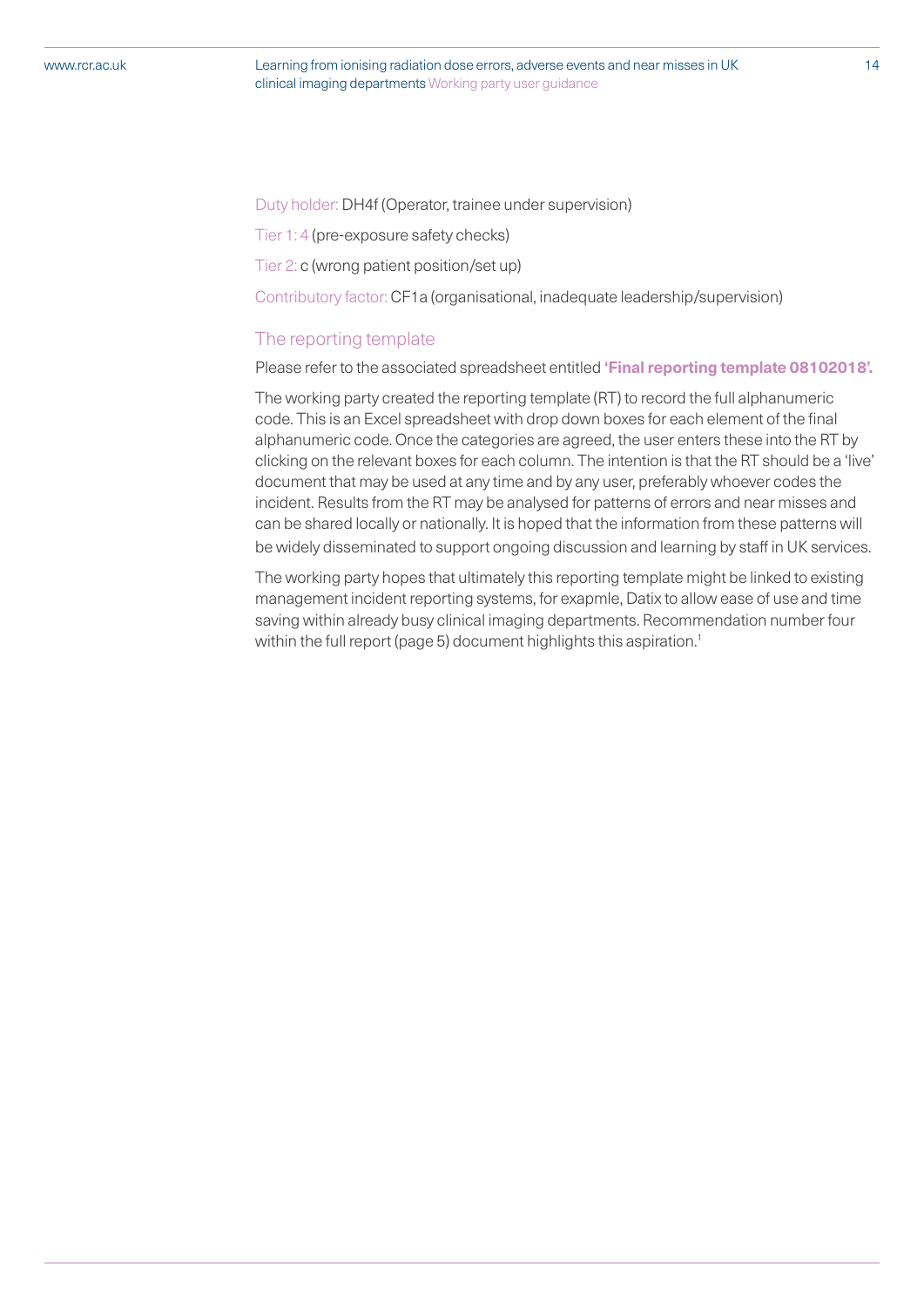### References

- 1. Clinical Imaging Board. *Learning from ionising radiation dose rrrors, adverse events and near misses in UK clinical imaging departments.* London: The Royal College of Radiologists, 2019.
- 2. Her Majesty's Government. *The Ionising Radiation (Medical Exposure) Regulations 2017*. London: The Stationery Office, 2017.
- 3. Her Majesty's Government. *The Ionising Radiation (Medical Exposure) Regulations (Northern Ireland) 2018*. London: The Stationery Office, 2018.
- 4. Clinical Imaging Board. *Final coding taxonomy 08102018.* The Royal College of Radiologists, 2019.
- 5. European Coordination Committee of the Radiological, Electromedical and Healthcare IT industry. *Medical imaging equipment age profile and density.* Brussels: COCIR, 2016.
- 6. Hinton-Walker P, Carlton G, Holden L, Stone PW et al. The intersection of patient safety and nursing research. *Ann Rev Nurs Res* 2006; 24: 3–15.
- 7. Society and College of Radiographers. *Pause and check IR(ME)R referrer poster.* London: Society and College of Radiographers, 2016.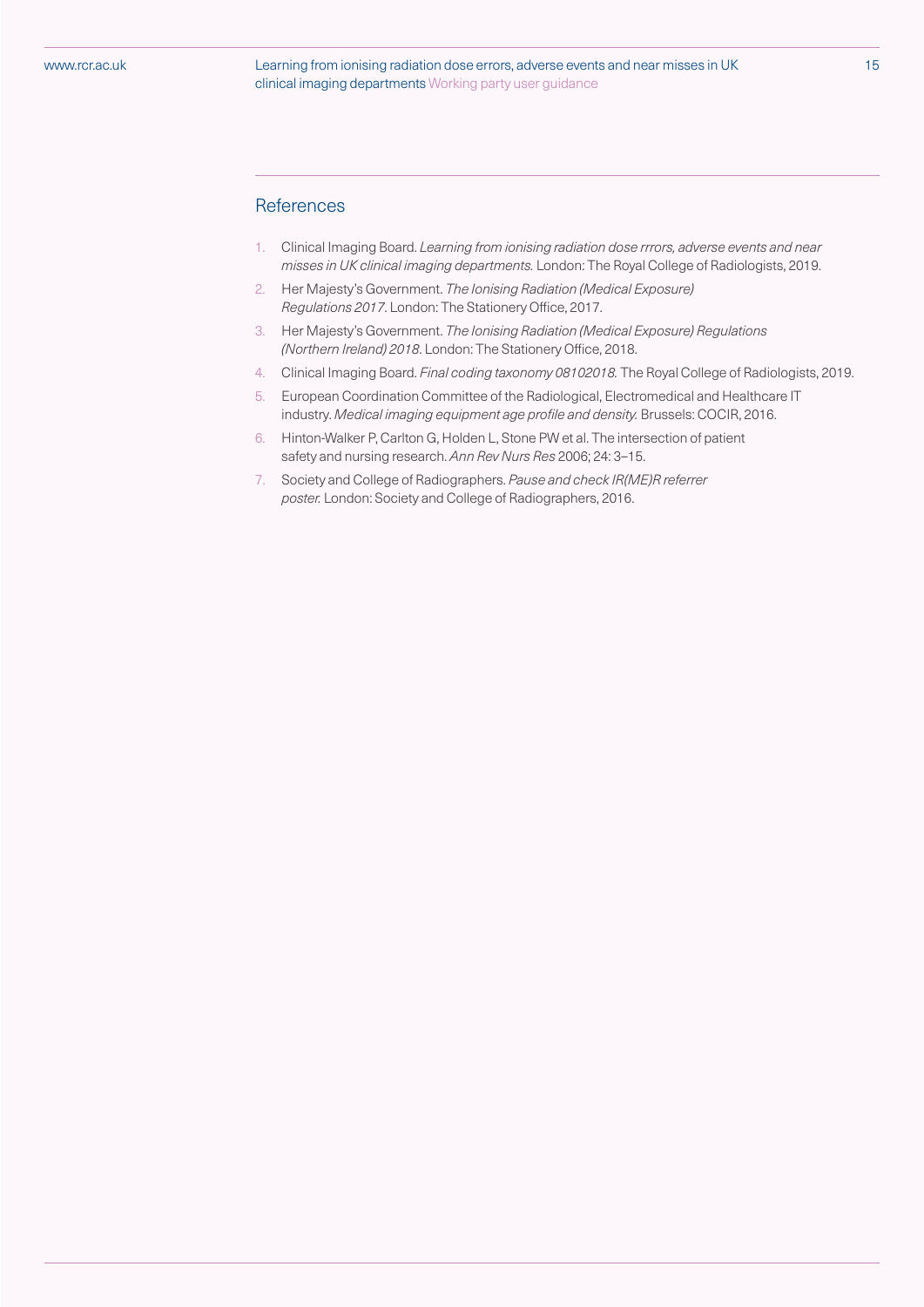#### Appendix 1.

Patient pathways for all clinical imaging modalities *It should be noted that the specific role of the duty holders under IR(ME)R as stated in this Appendix can vary slightly between different departments and different patient pathways.*

# Referrer pathway for medical exposures

The diagram below shows the steps involved for the **referrer** as the IR(ME)R duty holder when referring a patient for clinical imaging *(read/print in landscape format)*.

Considering the risk versus benefit principal, 'benefit' can only be established after the referrer has reviewed the results and made a decision regarding treatment or further investigation.

| Patient correctly<br>identified.<br>Verify pregnancy or<br>breastfeeding status.<br>Previous medical<br>history checked<br>including relevant<br>imaging (including<br>duplicate requests).<br>Patient's mobility<br>assessed.<br>Confirm patient<br>understands and<br>consents to the<br>examination and<br>understands when/<br>how they will receive<br>the appointment/<br>urgent examination. | Referral guidelines<br>( <i>iRefer</i> or local<br>guidelines) to<br>confirm appropriate<br>examination<br>requested.<br>Non-ionising<br>radiation alternative<br>considered.<br>Adequate relevant<br>clinical information<br>supplied on request<br>form as required and<br>including previous<br>imaging. | Correct region/<br>laterality confirmed.<br>Unique identifier<br>confirmed<br>(signature/electronic<br>signature/correct<br>user login).<br>Ensure correct<br>timing is clearly<br>defined. | Mandatory<br>information<br>completed.<br>Check if this is the<br><b>CORRECT</b> patient<br>again.<br>Complete and send<br>request.<br>Cancellation<br>procedure for exams<br>no longer required. | EXPOSURE | Make and<br>record clinical<br>evaluation of<br>examination in<br>line with local<br>procedures.** | Ensure clinical<br>evaluation is<br>used in the<br>decision to<br>manage.<br>Consider need<br>for further<br>imaging.<br>Discuss with<br>patient. |
|-----------------------------------------------------------------------------------------------------------------------------------------------------------------------------------------------------------------------------------------------------------------------------------------------------------------------------------------------------------------------------------------------------|-------------------------------------------------------------------------------------------------------------------------------------------------------------------------------------------------------------------------------------------------------------------------------------------------------------|---------------------------------------------------------------------------------------------------------------------------------------------------------------------------------------------|---------------------------------------------------------------------------------------------------------------------------------------------------------------------------------------------------|----------|----------------------------------------------------------------------------------------------------|---------------------------------------------------------------------------------------------------------------------------------------------------|
|-----------------------------------------------------------------------------------------------------------------------------------------------------------------------------------------------------------------------------------------------------------------------------------------------------------------------------------------------------------------------------------------------------|-------------------------------------------------------------------------------------------------------------------------------------------------------------------------------------------------------------------------------------------------------------------------------------------------------------|---------------------------------------------------------------------------------------------------------------------------------------------------------------------------------------------|---------------------------------------------------------------------------------------------------------------------------------------------------------------------------------------------------|----------|----------------------------------------------------------------------------------------------------|---------------------------------------------------------------------------------------------------------------------------------------------------|

*\*\* Note: Some employers have delegated the responsibility of providing a clinical evaluation to the referrer. IR(ME)R cites that the recording of a clinical evaluation is an operator function therefore if this responsibility has been devolved, the referrer must be adequately trained and entitled within local procedures.*

All steps, preceding (light pink box) and proceeding (white box) the medical exposure have been included. Also see SCoR's *IR(ME)R Referrer Pause and Check* poster at SCoR.7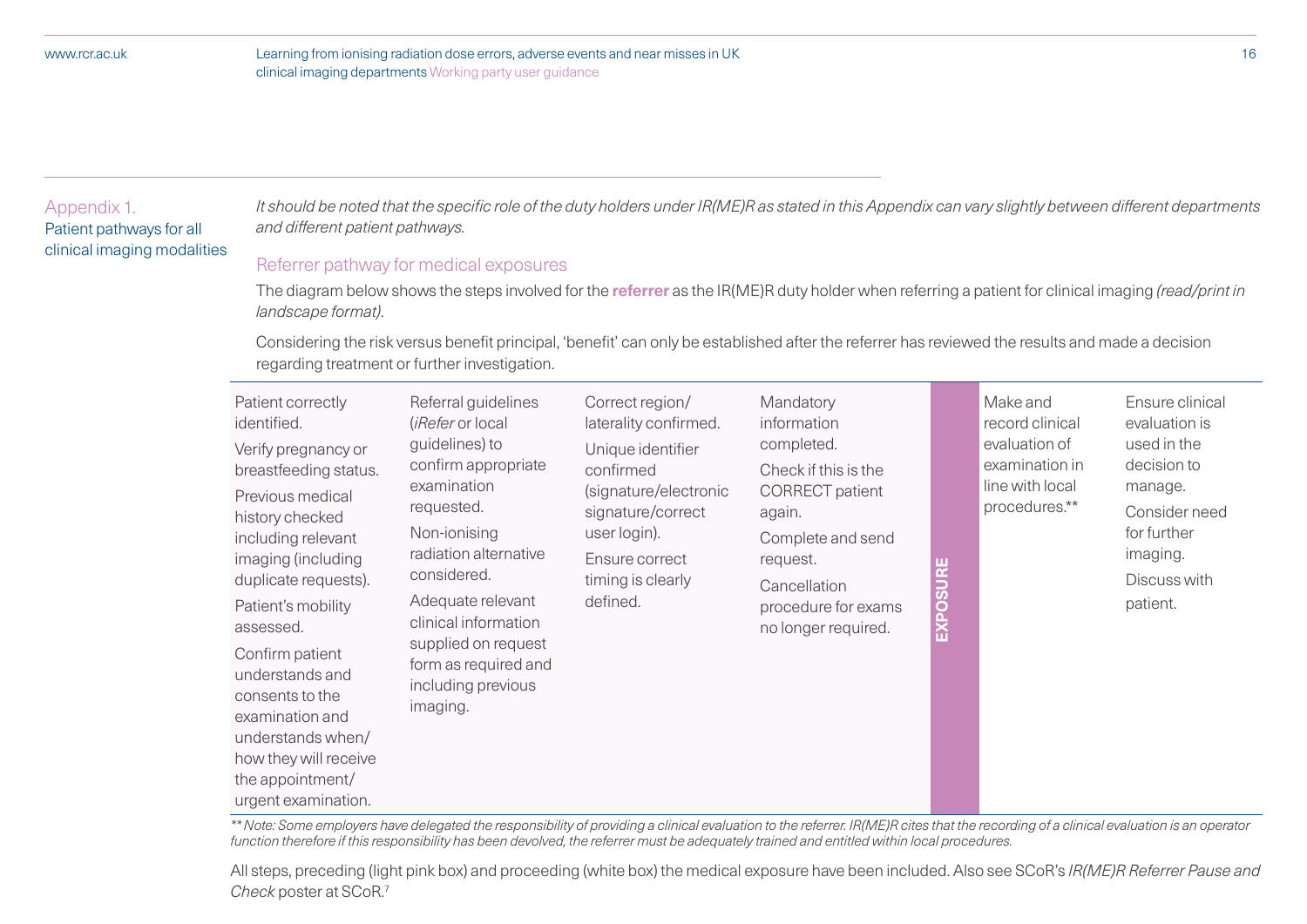# Practitioner pathway for medical exposures

The diagram below shows the steps involved for the **practitioner** as the IR(ME)R duty holder when justifying a diagnostic imaging procedure. Consideration must be given to the risk versus benefit principal, such that a sufficient net benefit should result from the medial exposure.

Where no direct medical benefit is expected for the individual (volunteers participating in research exposures) dose constraints should be adhered to.

All steps, preceding the medical exposure have been included.

**Please note:** In interventional radiology, the practitioner may be a radiologist, cardiologist, vascular surgeon or a radiographer with advanced practice

**Please note:** In nuclear medicine this is always the Administration of Radioactive Substances Advisory Committee (ARSAC) certificate holder ((b) in Tier 2 of CT). In IR(ME)R, this person must hold a practitioner licence.<sup>1,2</sup>

Other clinicians or radiographers who are entitled (as the operator) may authorise under guidelines produced by the practitioner.

**Please note:** Some of these stages may be undertaken by the entitled operator using authorisation guidelines developed by the practitioner.

| Confirm referrer ID<br>(Confirm referrer is<br>entitled).<br>Patient correctly<br>identified.<br>Match patient data<br>on referral with RIS | Check previous<br>medical history,<br>including all<br>relevant imaging.<br>Enquire whether<br>patient is pregnant<br>or breastfeeding if<br>relevant.<br>Establish<br>intended timing of<br>procedure. | Evaluate clinical<br>information<br>supplied by referrer<br>and consider<br>any appropriate<br>alternative<br>procedure not<br>involving ionising<br>radiation.<br>Balance risk versus<br>benefit of medical<br>exposure and<br>confirm decision. | Assign modality<br>and protocol.<br>Include any specific<br>requirements<br>for the individual<br>exposure. | Assign urgency.<br>Clarify timing of<br>procedure. | Justify the medical<br>exposure.<br>Authorise the<br>medical exposure. |
|---------------------------------------------------------------------------------------------------------------------------------------------|---------------------------------------------------------------------------------------------------------------------------------------------------------------------------------------------------------|---------------------------------------------------------------------------------------------------------------------------------------------------------------------------------------------------------------------------------------------------|-------------------------------------------------------------------------------------------------------------|----------------------------------------------------|------------------------------------------------------------------------|
|---------------------------------------------------------------------------------------------------------------------------------------------|---------------------------------------------------------------------------------------------------------------------------------------------------------------------------------------------------------|---------------------------------------------------------------------------------------------------------------------------------------------------------------------------------------------------------------------------------------------------|-------------------------------------------------------------------------------------------------------------|----------------------------------------------------|------------------------------------------------------------------------|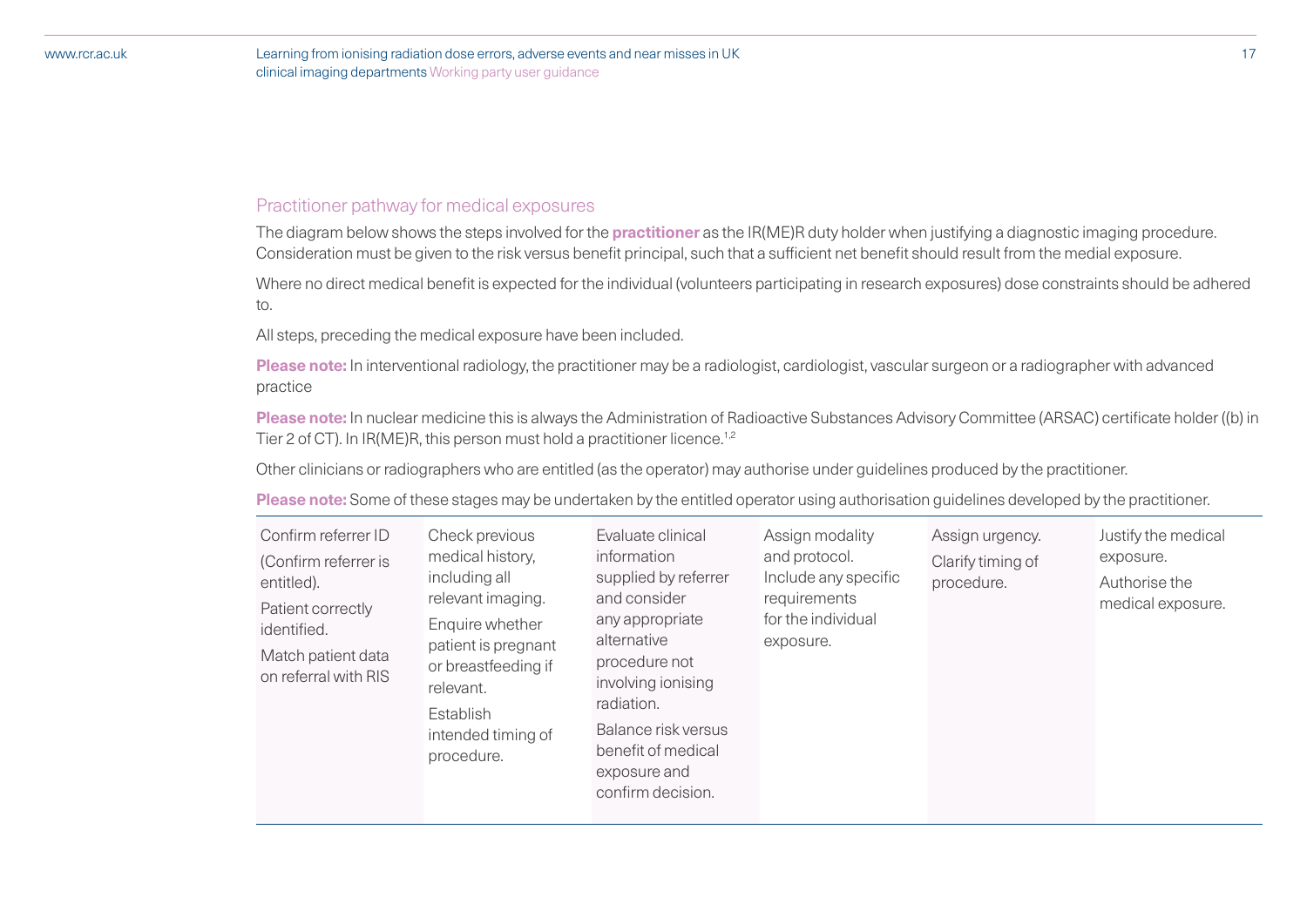# Operator pathway for medical exposures

The diagram below shows the steps involved for the **operator** as the IR(ME)R duty holder when performing the practical aspects of the exposure during a diagnostic imaging procedure.

This pathway assumes that the equipment is fit for purpose, that regular quality-assurance checks have been undertaken and that operators have been adequately trained to use the equipment. Also see SCoR's *IR(ME)R Operator Pause and Check poster*. 7

| Confirm identity of referrer                                                                                                                                                                                                                                                                                                                                                                                                                                    | Confirm                                                                                                                                                              | Confirm no                                                                                                                                                                                                                                                                 | Confirm correct                                                                                                                                                                                                                                                                                                                                                                                                                   |               | Complete                                                                                                                                                                                                                            | Send                                                                                                                                                                             | Record exposure                                                                                                                                                                          |
|-----------------------------------------------------------------------------------------------------------------------------------------------------------------------------------------------------------------------------------------------------------------------------------------------------------------------------------------------------------------------------------------------------------------------------------------------------------------|----------------------------------------------------------------------------------------------------------------------------------------------------------------------|----------------------------------------------------------------------------------------------------------------------------------------------------------------------------------------------------------------------------------------------------------------------------|-----------------------------------------------------------------------------------------------------------------------------------------------------------------------------------------------------------------------------------------------------------------------------------------------------------------------------------------------------------------------------------------------------------------------------------|---------------|-------------------------------------------------------------------------------------------------------------------------------------------------------------------------------------------------------------------------------------|----------------------------------------------------------------------------------------------------------------------------------------------------------------------------------|------------------------------------------------------------------------------------------------------------------------------------------------------------------------------------------|
| (check they are entitled).                                                                                                                                                                                                                                                                                                                                                                                                                                      | correct patient                                                                                                                                                      | contraindications                                                                                                                                                                                                                                                          | product, date,                                                                                                                                                                                                                                                                                                                                                                                                                    |               | exposure.                                                                                                                                                                                                                           | images                                                                                                                                                                           | factors                                                                                                                                                                                  |
| Confirm justification of the<br>exposure and identity of<br>entitled practitioner.<br><b>OR</b><br>Compare referral with<br>guidelines produced by a<br>practitioner and authorise<br>request when entitled.<br>Check previous medical<br>imaging for the patient.<br>Confirm timing of the<br>examination is appropriate.<br>Confirm modality is<br>correct.<br>Check blood results as<br>required for intravenous<br>injections/interventional<br>procedures. | identity.<br>Confirm<br>previous<br>medical<br>history and<br>relevant<br>imaging with<br>patient.<br>Explain<br>procedure<br>and confirm<br>patient<br>understands. | to examination<br>(follow)<br>pregnancy/<br>breastfeeding<br>policy and so on).<br>Confirm consent<br>and record where<br>appropriate.<br>Confirm correct<br>body region/<br>laterality.<br>Confirm<br>patient weight/<br>height when<br>appropriate.<br>Position patient. | volume, flow-rate,<br>concentration,<br>activity (where<br>appropriate)<br>and route of<br>administration for<br>any intravenous (IV)<br>contrast agent or<br>radiopharmaceutical<br>associated with<br>exposure.<br>Select appropriate<br>examination protocol<br>and equipment<br>settings.<br>Perform optimisation<br>adjustments with<br>due regard to patient<br>age, sex, pregnancy<br>status, BMI and dose<br>constraints. | ш<br>EXPOSURI | Check image<br>quality and<br>confirm<br>no further<br>imaging<br>required.<br>Complete<br>post<br>processing.<br>Attend to<br>aftercare<br>needs of<br>patient<br>including<br>appropriate<br>information<br>regarding<br>results. | to image<br>archive<br>system and<br>confirm<br>complete<br>arrival of<br>images<br>on archive<br>system<br>(where<br>possible<br>before<br>proceeding<br>with next<br>patient). | Complete clerical<br>duties with regard to<br>all documentation<br>including the<br>administration of<br>contrast agent or<br>radiopharmaceutical.<br>Document a clinical<br>evaluation. |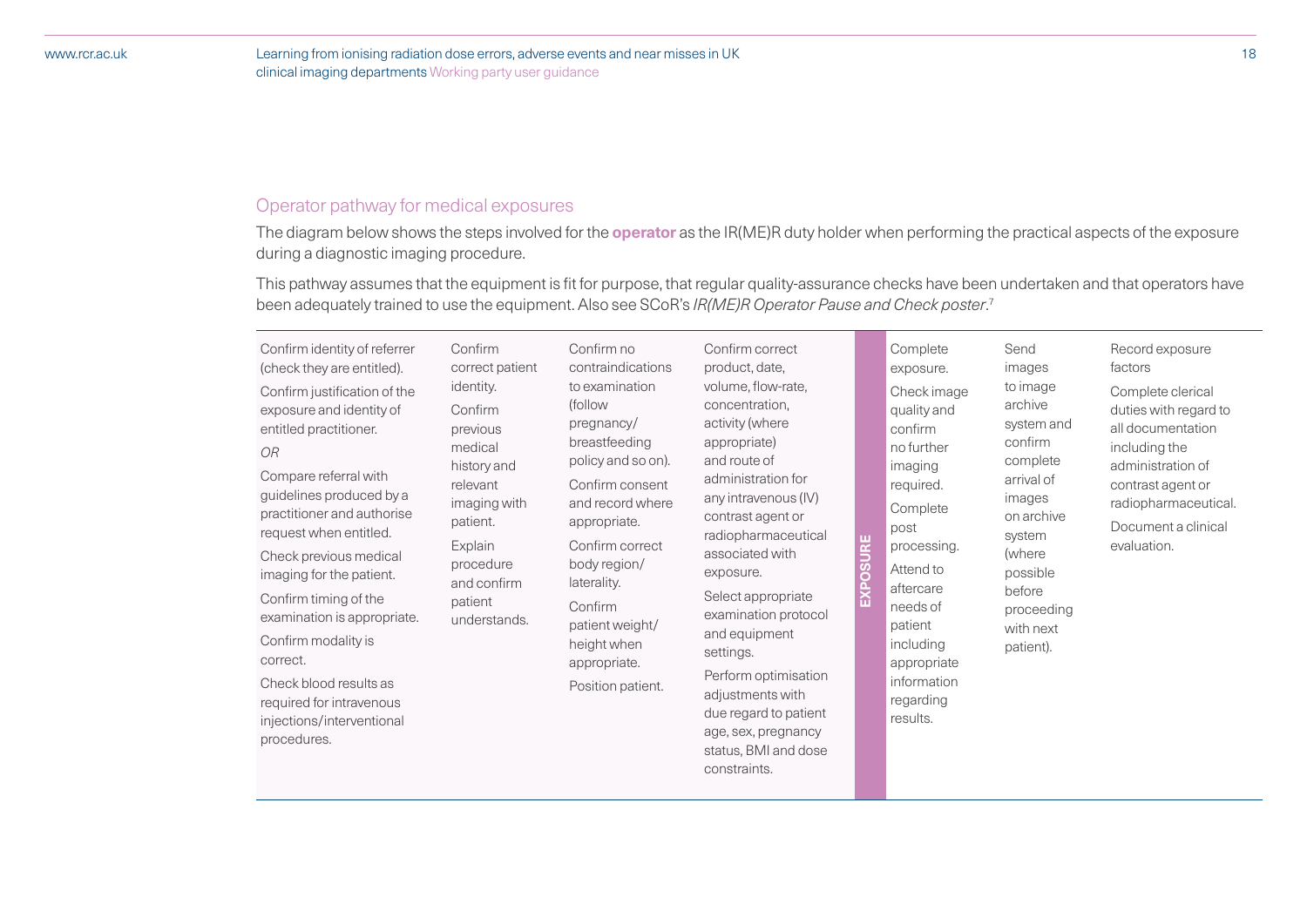# Operator pathway for studies involving radioactive substances (nuclear medicine and nuclear cardiology including SPECT/CT and PET/CT)

The diagram opposite shows the steps involved for the **operators** when performing the practical aspects of the exposure for studies involving radioactive substances paying special attention to differences/specific requirement that occur in these types of studies compared to other modalities in clinical imaging.

This pathway involves a number of steps and many different professionals. Some of the steps do not directly involve the patient and not all steps are relevant to all patients. More than one operator may be included in each step, for example, when double checking on dispensing or administration is required.

This pathway assumes that the equipment is fit for purpose, that regular quality-assurance checks have been undertaken with regards to the equipment and the radiopharmaceutical and that operators have been adequately trained.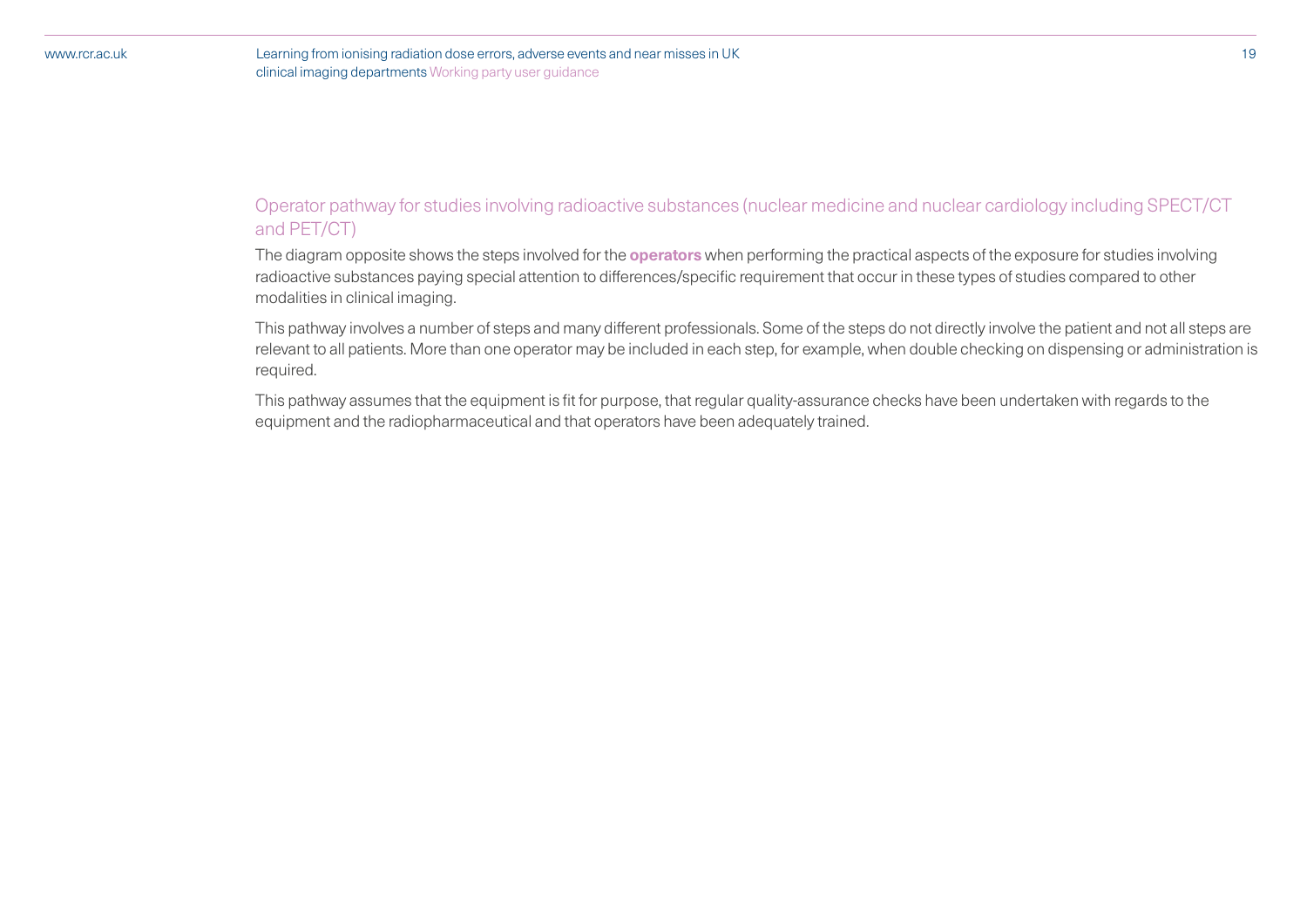### www.rcr.ac.uk

| <b>Authorisation under</b><br>protocol                                                                                                                                                                                                                                                                                                                                                                                                                                                                                                                                                                                                                                         | <b>Requesting</b><br>Radiopharmaceutical                                                                                                                                                                                                                                                                                                                                                                                                                                                                                                                                                                            | <b>Preparing and</b><br>dispensing<br>Radiopharmaceutical                                                                                                                                                                                                                                                                                                                                                                                                                                                                                                                                | <b>Checking quality of</b><br>Radiopharmaceutical                                                                                                                                                                                                      | <b>Administration of</b><br>radioactivity                                                                                                                                                                                                                                                                                                                                                                                                                                                                                                                                                                                                                                                                                                                                                                                                                                                                                                                                                                                                                                          | <b>Scanning the patient</b>                                                                                                                                                                                                                                                                                                                                                                                                                                                                                                                                                                                                                                                                                                                    | <b>Taking radioactive blood samples</b>                                                                                                                                                                                                                                                                                                                                                                                                                                                            | Processing of radioactive blood<br>samples                                                                                                                                                                                                                                                                                                                                                                                                 |
|--------------------------------------------------------------------------------------------------------------------------------------------------------------------------------------------------------------------------------------------------------------------------------------------------------------------------------------------------------------------------------------------------------------------------------------------------------------------------------------------------------------------------------------------------------------------------------------------------------------------------------------------------------------------------------|---------------------------------------------------------------------------------------------------------------------------------------------------------------------------------------------------------------------------------------------------------------------------------------------------------------------------------------------------------------------------------------------------------------------------------------------------------------------------------------------------------------------------------------------------------------------------------------------------------------------|------------------------------------------------------------------------------------------------------------------------------------------------------------------------------------------------------------------------------------------------------------------------------------------------------------------------------------------------------------------------------------------------------------------------------------------------------------------------------------------------------------------------------------------------------------------------------------------|--------------------------------------------------------------------------------------------------------------------------------------------------------------------------------------------------------------------------------------------------------|------------------------------------------------------------------------------------------------------------------------------------------------------------------------------------------------------------------------------------------------------------------------------------------------------------------------------------------------------------------------------------------------------------------------------------------------------------------------------------------------------------------------------------------------------------------------------------------------------------------------------------------------------------------------------------------------------------------------------------------------------------------------------------------------------------------------------------------------------------------------------------------------------------------------------------------------------------------------------------------------------------------------------------------------------------------------------------|------------------------------------------------------------------------------------------------------------------------------------------------------------------------------------------------------------------------------------------------------------------------------------------------------------------------------------------------------------------------------------------------------------------------------------------------------------------------------------------------------------------------------------------------------------------------------------------------------------------------------------------------------------------------------------------------------------------------------------------------|----------------------------------------------------------------------------------------------------------------------------------------------------------------------------------------------------------------------------------------------------------------------------------------------------------------------------------------------------------------------------------------------------------------------------------------------------------------------------------------------------|--------------------------------------------------------------------------------------------------------------------------------------------------------------------------------------------------------------------------------------------------------------------------------------------------------------------------------------------------------------------------------------------------------------------------------------------|
| Confirm referrer ID.<br>(Confirm referrer is entitled).<br>Patient correctly identified.<br>Match patient data on referral<br>with RIS.<br>Check previous medical<br>history, including all relevant<br>imaging.<br>Enquire whether patient is<br>pregnant or breastfeeding if<br>relevant and issue advice as<br>appropriate.<br>Evaluate clinical information<br>supplied by referrer and<br>compare with protocol/<br>guidelines produced by<br>ARSAC holder to establish/<br>assign procedure to be<br>undertaken.<br>Establish intended timing<br>and radioactivity as per<br>ARSAC holder's protocol/<br>guidelines.<br>Authorise the medical<br>exposure when entitled. | Confirm authorisation of<br>the exposure and identity<br>of entitled practitioner/<br>authorising operator.<br>Check previous medical<br>imaging for the patient.<br>Confirm timing of the<br>examination is appropriate.<br>Confirm correct procedure.<br>Check blood results or<br>other safety precautions as<br>appropriate for procedure.<br>Establish any corrections to<br>be made to the radioactivity<br>based on age/height/weight<br>of patient as per ARSAC<br>holder's protocol.<br>Request the correct<br>radioactivity and<br>radiopharmaceutical for the<br>correct time, procedure and<br>patient. | Confirm correct requested<br>radioactivity and<br>radiopharmaceutical for<br>correct procedure.<br>Ensure the correct<br>manufacturing of the<br>radiopharmaceutical product<br>Make appropriate corrections<br>for radioactivity based on<br>age/height/weight/pregnancy<br>status of patient as per<br>ARSAC holder's protocol.<br>Draw up the correct<br>product, including volume,<br>concentration, and<br>radioactivity for the procedure<br>and ensure this is correct<br>for the requested time of<br>administration.<br>Correctly label the vial/syringe<br>and update records. | Ensure the appropriate<br>chromatography is<br>undertaken for the correct<br>radiopharmaceutical as per<br>local protocol to ensure that<br>the radiochemical purity of<br>the product conforms to the<br>guidelines.<br>Record result as appropriate. | Confirm correct patient<br>identity.<br>Confirm modality is correct.<br>Confirm medical history<br>and clinical information with<br>patient and request.<br>Confirm previous medical<br>imaging for the patient.<br>Confirm timing of the<br>examination is appropriate.<br>Confirm blood results or<br>other safety precautions as<br>appropriate.<br>Confirm consent and record<br>where appropriate.<br>Confirm no contraindications<br>to examination (follow local<br>pregnancy/breastfeeding<br>policy, etc) including patient<br>ability to undergo scan.<br>Confirm advice as<br>appropriate (for example, stop<br>breastfeeding for x hrs)<br>Confirm any corrections made<br>to the radioactivity based on<br>age/height/weight pregnancy<br>status of patient are correct as<br>per ARSAC holder's protocol.<br>Explain procedure and any<br>restrictions to be followed<br>afterwards and confirm<br>patient understands.<br>Confirm correct<br>radiopharmaceutical, date,<br>time, volume, radioactivity and<br>route of administration and<br>record as appropriate. | Confirm correct patient identity.<br>Confirm modality is correct.<br>Confirm correct radiopharmaceutical<br>administration and that timing of the<br>examination is appropriate.<br>Confirm medical history and clinical<br>information with patient and request.<br>Confirm previous/relevant imaging.<br>Explain procedure and confirm patient<br>understands.<br>Confirm correct body region/laterality.<br>Position patient.<br>Select appropriate examination<br>protocol and equipment settings.<br>Perform optimisation adjustments with<br>due regard to patient height/weight or<br>BMI, pregnancy status.<br>Confirm no further imaging required.<br>If further imaging is required ensure<br>appropriate authorisation is obtained. | Confirm correct patient identity.<br>Confirm consent and record where<br>appropriate.<br>Confirm correct procedure.<br>Confirm relevant medical history/clinical<br>information with patient.<br>Explain procedure and confirm patient<br>understands.<br>Confirm correct sampling site.<br>Confirm correct radiopharmaceutical<br>administration and that timing is<br>appropriate and record as appropriate.<br>Ensure samples are labelled correctly with<br>patient, study and timing details. | Confirm correct patient samples<br>Select appropriate protocol and equipment<br>settings as per request.<br>Ensure all samples are subdivided into<br>correctly labelled vials and follow correct<br>local protocol.<br>Prepare standard samples as per local<br>protocol as appropriate.<br>Insert correct patient, procedure,<br>radiopharmaceutical, blood and standard<br>samples data into calculation sheet to<br>obtain the result. |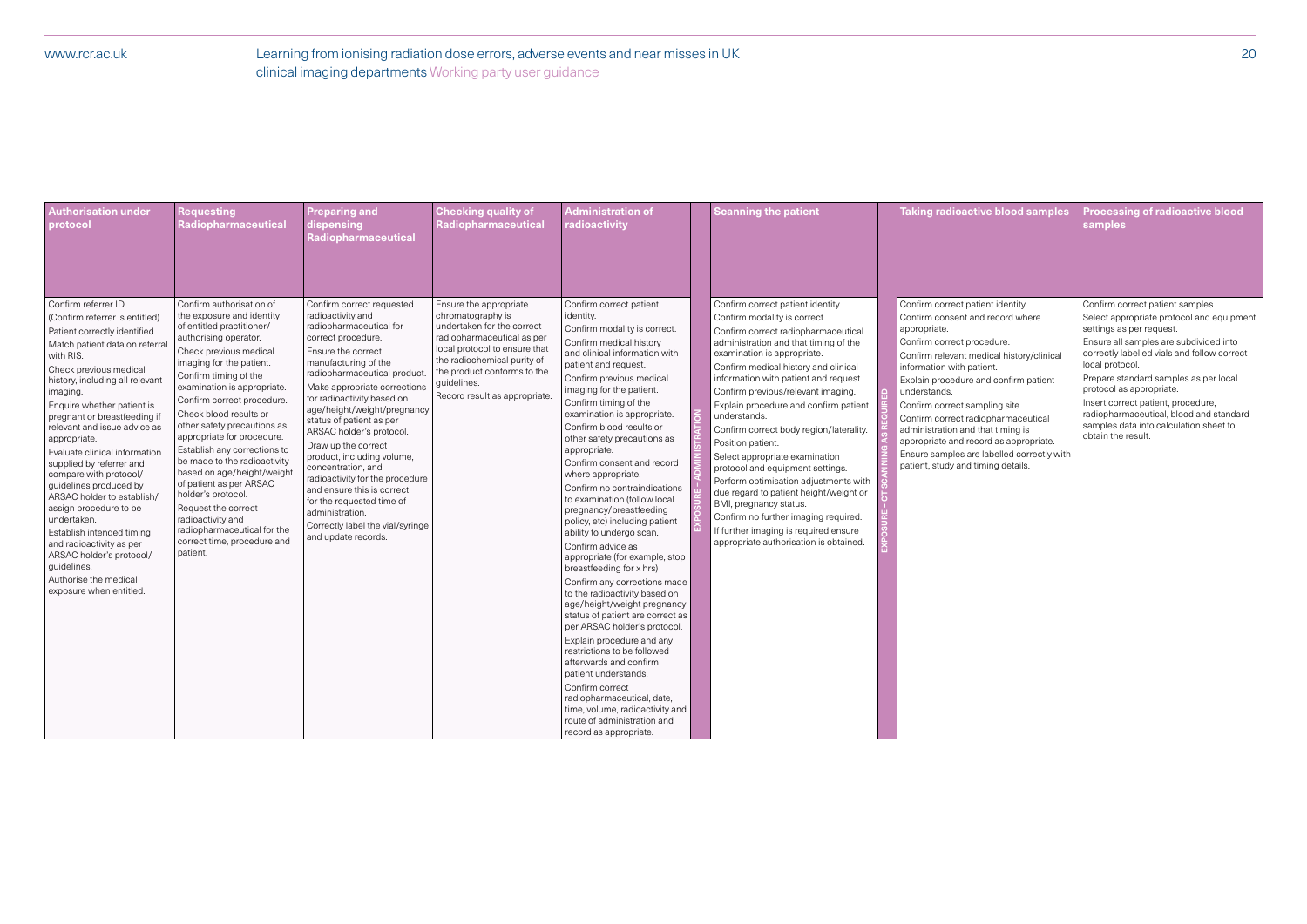Learning from ionising radiation dose errors, adverse events and near misses in UK 21 clinical imaging departments Working party user guidance

Appendix 2. Scenario examples using full coding taxonomy (with CF included)

#### **CF1: Individual**

The patient was positioned for a CT abdomen/pelvis scan by radiographer A. The topogram was performed and radiographer A positioned the start and end positions to include the required anatomy. The resultant CT scan unexpectedly included a large volume of the lungs and missed the lower portion of the pelvis. Radiographer A noticed the required anatomy was missing and repositioned the start and end positions again using the same topogram. Another two CT abdomen/pelvis scans were performed on the advice of a second radiographer (B) in an effort to demonstrate the required anatomy. It transpired the patient had moved position on the scan table after the initial topogram had been performed. Radiographers A and B realised patient movement should have been considered when the first error was identified and a repeat topogram should have been performed at this point.

### **Coding: Level 1/1/2B/DH4c/4c/CF1b/CF1c/CF4a**

#### **CF2: Procedural**

Procedural factors are associated with failure of procedure or process to prevent an error.

A patient was referred for a CT scan of the chest abdomen and pelvis for suspected underlying malignancy. The patient was elderly and had limited capacity but was accompanied by a family member. The patient was correctly identified, prepared and positioned on the CT scanner by the radiographer. It was only when the scan was completed and the patient had left the scan room that the radiographer noticed the patient had undergone a CT chest, abdomen and pelvis three weeks previously as an inpatient. The pause and check procedure had not been followed and it transpired there had been two referrals made for this patient. It transpired there were no procedures in place to identify duplicate referrals prior to scheduling the examination appointment.

#### **Coding: Level 1/1/2B/DH4c/2b/CF2a/CF1c**

#### **CF3: Technical**

Technical factors relate to the equipment used which directly contributes to the error.

There appeared to be a generator fault on a DR X-ray unit. The operator had just taken a chest X-ray but following the generator fault these images were no longer available to review on either the X-ray unit study list or the PACS. Despite the operator performing a full shutdown and reboot of the system the image could not be retrieved. A call was logged with IT and the PACS team were asked to provide support with locating the image. It was established that this was not an issue with PACS but an equipment fault which had erased the image permanently from the X-ray unit.

#### **Coding: Level 2/1/1A/DH5/1a/CF3a**

#### **CF4: Patient related**

Patient factors relate to incidents where the actions or individual circumstances of the patient directly contribute to the error.

Patient was administered a 0.37MBq capsule in order to perform a nuclear medicine SeHCAT bile study. The patient was scheduled to return one week later for the scan to complete the study but did not attend at the appointment time. The patient was contacted by telephone and agreed to attend for the scan later that day but did not arrive or make contact with the department. They were also contacted the following morning by telephone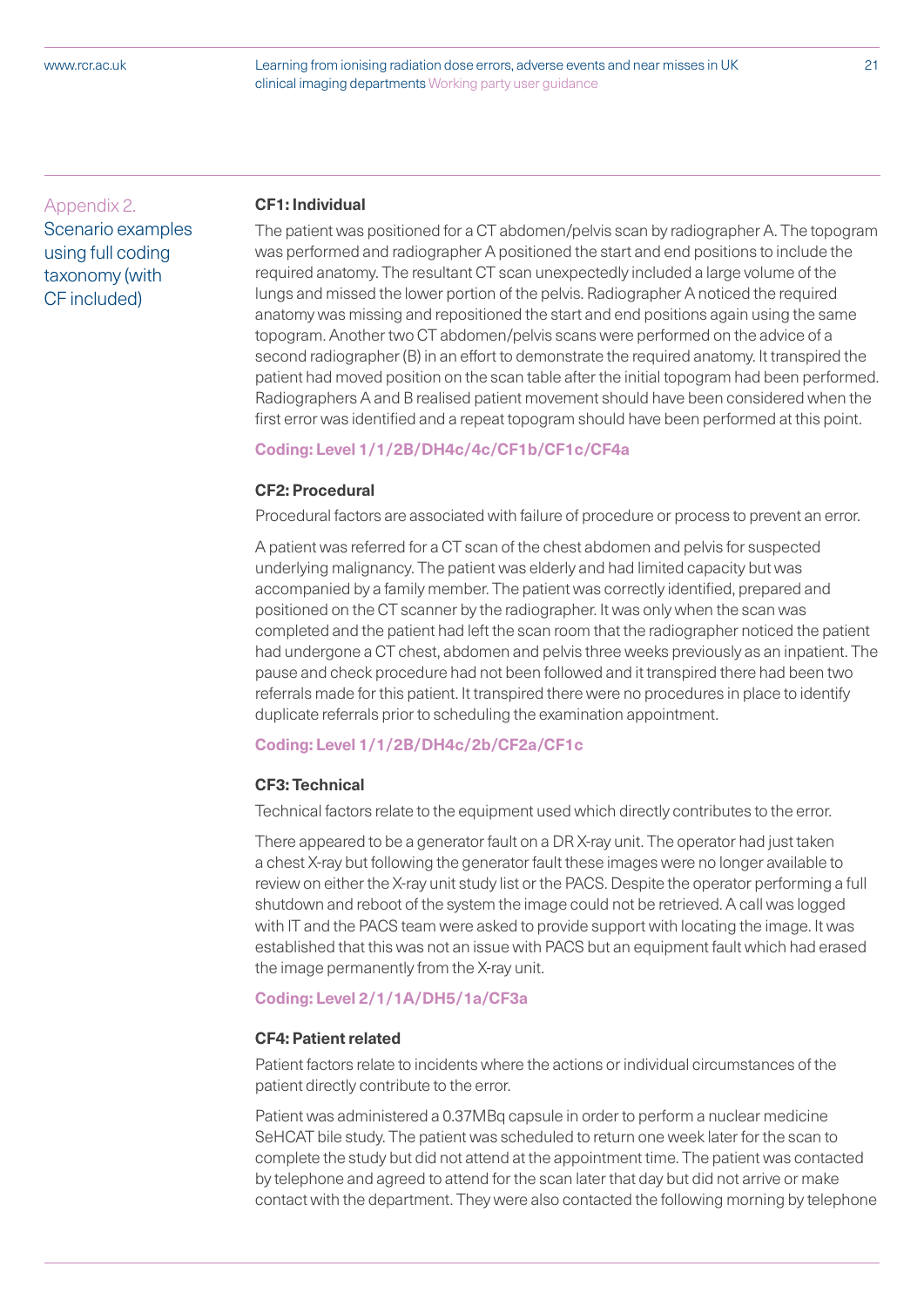but hung up and did not respond to further requests to attend for their scan. The study was aborted without imaging or a diagnosis.

#### **Coding: Level 1/1/3C/DH5 /1b/CF4c**

### Teamwork/management/organisational

Organisational/management factors are associated with poor organisational structures and culture. These factors transcend all levels of the organisation from senior management to individual teams working at an operational level.

A patient received a CT scan using an incorrect scan protocol to answer the clinical question being asked. The practitioner (SpR radiologist) justified the examination prior to the appointment being scheduled and clearly identified a low dose CT kidneys, ureters and bladder (KUB) protocol. The CT KUB protocol was incorrect as the clinical information provided indicated that a CT urogram would be the appropriate examination. The scan was scheduled for a different radiologist's scanning list. The error was only identified after the CT KUB had been performed and reported. As the protocol should have been for a CT urogram the patient was recalled to have the contrast-enhanced scan element of the protocol. The operator who performed the scan was an agency radiographer on their second day working in the department. The departmental policy states all agency and new staff members must be closely supervised by an experienced radiographer until they have completed their local induction training. On this particular day the supervising radiographer had been called away to another patient on the adjacent scanner, leaving the agency radiographer to continue with the list unsupervised.

#### **Coding: Level 3/1/2B/DH3c/3a/CF5a/CF5d**

#### **CF6: Environmental**

Environmental factors are associated with the design of the work area and availability of equipment.

During a routine mammogram, the mammographer performed an exposure and then stepped backwards towards the edge of the room. The mammographer accidentally walked into the emergency off switch which was positioned on the wall behind operator panel. This then cut all power to the system and once restarted the patient's images were lost. This room had recently been reconfigured and no guard had been placed on the emergency stop to prevent accidental activation.

#### **Coding: Level 2/1/5E /DH1/1g/CF6a/CF3c**